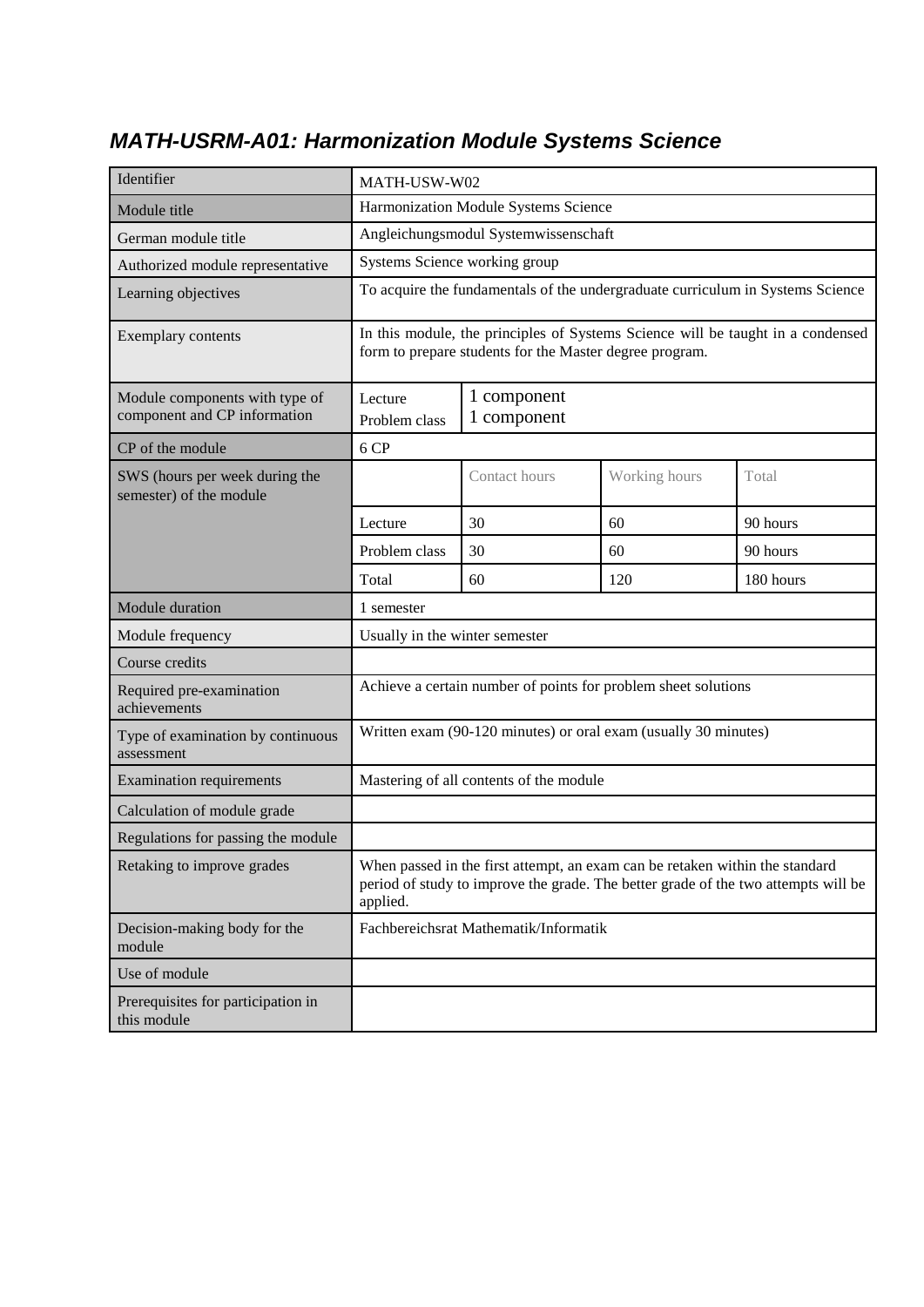#### *MATH-USRM-P01:* **Environmental and Behavioral economics (M.Sc.)**

| Identifier                                                     | MATH-USM-P01                                                                                                                                                                                                                                                                                                                                                                                     |                                                                       |          |          |
|----------------------------------------------------------------|--------------------------------------------------------------------------------------------------------------------------------------------------------------------------------------------------------------------------------------------------------------------------------------------------------------------------------------------------------------------------------------------------|-----------------------------------------------------------------------|----------|----------|
| Module title                                                   |                                                                                                                                                                                                                                                                                                                                                                                                  | Environmental and behavioral economics (M.Sc.)                        |          |          |
| German module title                                            |                                                                                                                                                                                                                                                                                                                                                                                                  | Umwelt- und Verhaltensökonomik (M.Sc.)                                |          |          |
| Authorized module representative                               |                                                                                                                                                                                                                                                                                                                                                                                                  | Chair of Environmental Economics, FB 9                                |          |          |
| Learning objectives                                            | Students acquire basic competences in environmental economics as well as in<br>behavioral economics (the latter with reference to environmentally relevant<br>behaviour). They acquire expertise in environmental and behavioral economics<br>and transfer competence by applying the acquired knowledge to concrete<br>examples.                                                                |                                                                       |          |          |
| Exemplary contents                                             | Causes of environmental problems from an environmental economic point of<br>$\bullet$<br>view<br>Economic valuation of environmental goods<br>$\bullet$<br>Instruments of environmental policy, international environmental policy<br>$\bullet$<br>Context of trade, growth and environmental behaviour<br>$\bullet$<br>Economic determinants of environmentally relevant behaviour<br>$\bullet$ |                                                                       |          |          |
| Module components with type of<br>component and CP information | 6 CP<br>Lecture<br>3 CP<br>Practice                                                                                                                                                                                                                                                                                                                                                              |                                                                       |          |          |
| CP of the module                                               | 9 CP                                                                                                                                                                                                                                                                                                                                                                                             |                                                                       |          |          |
| SWS (hours per week during the                                 | Contact hours<br>Working hours<br>Total                                                                                                                                                                                                                                                                                                                                                          |                                                                       |          |          |
| semester) of the module                                        | Lecture                                                                                                                                                                                                                                                                                                                                                                                          | 4 SWS (60 Std.)                                                       | 120 Std. | 180 Std. |
|                                                                | Component 2                                                                                                                                                                                                                                                                                                                                                                                      | 2 SWS (30 Std.)                                                       | 60 Std.  | 90 Std.  |
|                                                                | Total                                                                                                                                                                                                                                                                                                                                                                                            | 6 SWS (90 Std.)                                                       | 120 Std. | 270 Std. |
| Module duration                                                | 1 Semester                                                                                                                                                                                                                                                                                                                                                                                       |                                                                       |          |          |
| Module frequency                                               | Every winter semester                                                                                                                                                                                                                                                                                                                                                                            |                                                                       |          |          |
| Course credits                                                 |                                                                                                                                                                                                                                                                                                                                                                                                  |                                                                       |          |          |
| Required pre-examination<br>achievements                       |                                                                                                                                                                                                                                                                                                                                                                                                  |                                                                       |          |          |
| Type of examination by continuous<br>assessment                |                                                                                                                                                                                                                                                                                                                                                                                                  | Written examination (120 -150 min.) or oral examination (30 -60 min.) |          |          |
| <b>Examination requirements</b>                                |                                                                                                                                                                                                                                                                                                                                                                                                  | Mastering of all contents of the module                               |          |          |
| Calculation of module grade                                    |                                                                                                                                                                                                                                                                                                                                                                                                  |                                                                       |          |          |
| Regulations for passing the module                             |                                                                                                                                                                                                                                                                                                                                                                                                  |                                                                       |          |          |
| Retaking to improve grades                                     |                                                                                                                                                                                                                                                                                                                                                                                                  |                                                                       |          |          |
| Decision-making body for the<br>module                         | Council of department Mathematik/Informatik                                                                                                                                                                                                                                                                                                                                                      |                                                                       |          |          |
| Use of module                                                  |                                                                                                                                                                                                                                                                                                                                                                                                  | M.Sc. Environmental Systems and Resource Management (P)               |          |          |
| Prerequisites for participation in<br>this module              | None                                                                                                                                                                                                                                                                                                                                                                                             |                                                                       |          |          |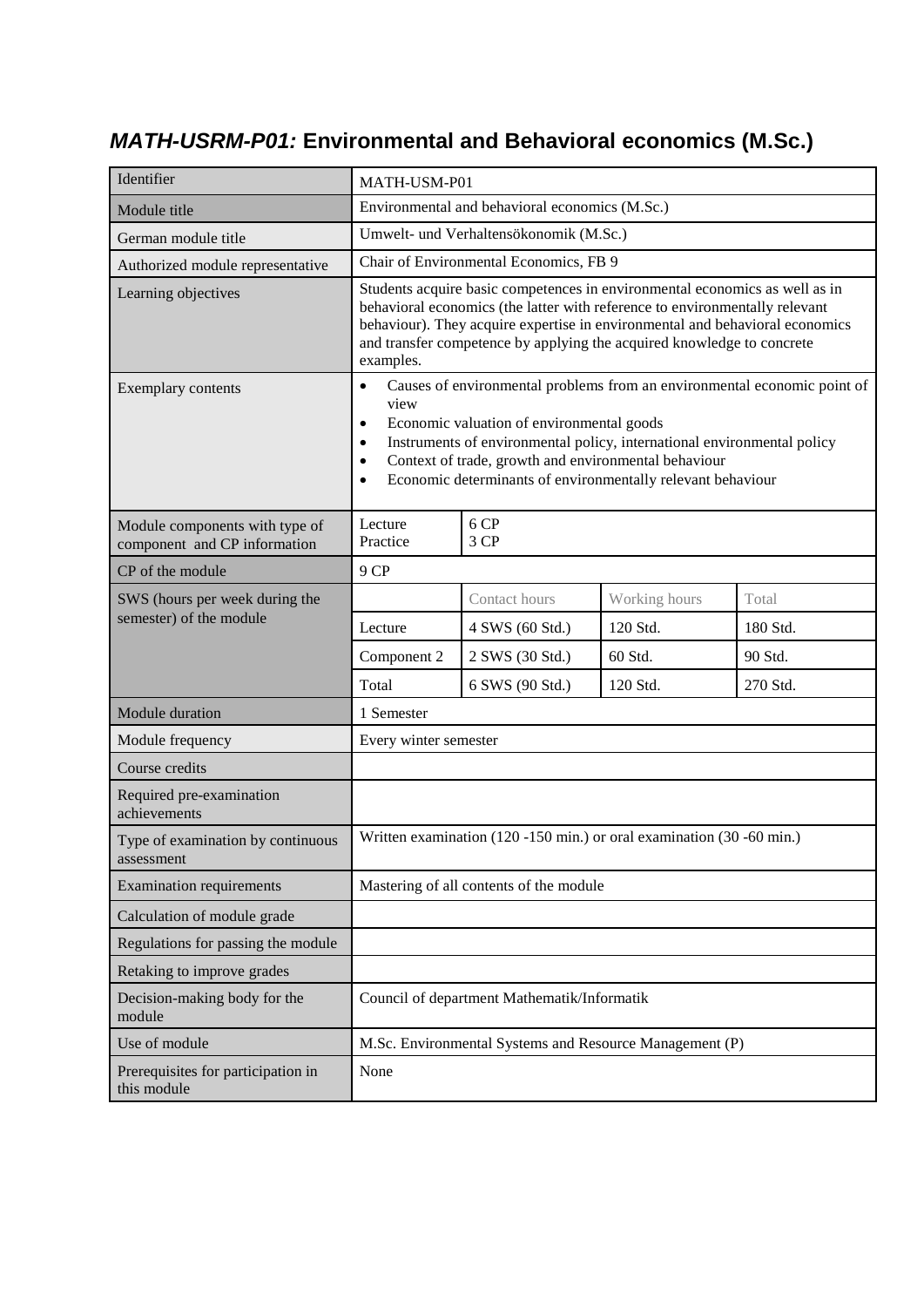## *MATH-USRM-P02: Coupled Human-Environment Systems*

| Identifier                                                     | MATH-USW-P02                                                                                                                                                                                                                                                                                                                                                                                                                                                                                                                                                                                            |                                                                                 |               |           |
|----------------------------------------------------------------|---------------------------------------------------------------------------------------------------------------------------------------------------------------------------------------------------------------------------------------------------------------------------------------------------------------------------------------------------------------------------------------------------------------------------------------------------------------------------------------------------------------------------------------------------------------------------------------------------------|---------------------------------------------------------------------------------|---------------|-----------|
| Module title                                                   |                                                                                                                                                                                                                                                                                                                                                                                                                                                                                                                                                                                                         | <b>Coupled Human-Environment Systems</b>                                        |               |           |
| German module title                                            |                                                                                                                                                                                                                                                                                                                                                                                                                                                                                                                                                                                                         | Gekoppelte Mensch-Umwelt-Systeme                                                |               |           |
| Authorized module representative                               | Systems Science working group                                                                                                                                                                                                                                                                                                                                                                                                                                                                                                                                                                           |                                                                                 |               |           |
| Learning objectives                                            | To apply equation-based modeling methods for the description of<br>$\bullet$<br>ecosystem dynamics and collective human behavior<br>To identify and examine feedback cycles between human and<br>$\bullet$<br>environmental systems<br>To evaluate management strategies and policy instruments in social-<br>$\bullet$<br>ecological systems<br>To recommend strategies for sustainable development based on<br>$\bullet$<br>quantitative methods                                                                                                                                                      |                                                                                 |               |           |
| Exemplary contents                                             | Modeling<br>lake<br>environmental<br>eutrophication,<br>systems,<br>e.g.<br>$\bullet$<br>metapopulations in fragmented landscapes, irrigation systems, forestry,<br>fishery, grazing systems, wildlife stocks<br>Modeling human behavior and decision making on a collective level, e.g.<br>$\bullet$<br>with the help of evolutionary game theory, optimization methods, as well<br>as resource and socioeconomic approaches<br>Integrating environmental and socioeconomic systems<br>$\bullet$<br>Stability, resilience, tipping points and limits of the management of<br>social-ecological systems |                                                                                 |               |           |
| Module components with type of<br>component and CP information | 1 component<br>Lecture<br>1 component<br>Problem class                                                                                                                                                                                                                                                                                                                                                                                                                                                                                                                                                  |                                                                                 |               |           |
| CP of the module                                               | 9 CP                                                                                                                                                                                                                                                                                                                                                                                                                                                                                                                                                                                                    |                                                                                 |               |           |
| SWS (hours per week during the                                 |                                                                                                                                                                                                                                                                                                                                                                                                                                                                                                                                                                                                         | Contact hours                                                                   | Working hours | Total     |
| semester) of the module                                        | Lecture                                                                                                                                                                                                                                                                                                                                                                                                                                                                                                                                                                                                 | 60                                                                              | 120           | 180 hours |
|                                                                | Problem class                                                                                                                                                                                                                                                                                                                                                                                                                                                                                                                                                                                           | 30                                                                              | 60            | 90 hours  |
|                                                                | Total                                                                                                                                                                                                                                                                                                                                                                                                                                                                                                                                                                                                   | 90                                                                              | 180           | 270 hours |
| Module duration                                                | 1 semester                                                                                                                                                                                                                                                                                                                                                                                                                                                                                                                                                                                              |                                                                                 |               |           |
| Module frequency                                               | Every summer semester                                                                                                                                                                                                                                                                                                                                                                                                                                                                                                                                                                                   |                                                                                 |               |           |
| Course credits                                                 |                                                                                                                                                                                                                                                                                                                                                                                                                                                                                                                                                                                                         |                                                                                 |               |           |
| Required pre-examination<br>achievements                       |                                                                                                                                                                                                                                                                                                                                                                                                                                                                                                                                                                                                         | Achieve a certain number of points for problem sheet solutions and/or tutorials |               |           |
| Type of examination by continuous<br>assessment                |                                                                                                                                                                                                                                                                                                                                                                                                                                                                                                                                                                                                         | Written exam (90-120 minutes) or oral exam (usually 30 minutes)                 |               |           |
| <b>Examination requirements</b>                                |                                                                                                                                                                                                                                                                                                                                                                                                                                                                                                                                                                                                         | Mastering of all contents of the module                                         |               |           |
| Calculation of module grade                                    |                                                                                                                                                                                                                                                                                                                                                                                                                                                                                                                                                                                                         |                                                                                 |               |           |
| Regulations for passing the module                             |                                                                                                                                                                                                                                                                                                                                                                                                                                                                                                                                                                                                         |                                                                                 |               |           |
| Retaking to improve grades                                     | When passed in the first attempt, an exam can be retaken within the standard<br>period of study to improve the grade. The better grade of the two attempts will be<br>applied.                                                                                                                                                                                                                                                                                                                                                                                                                          |                                                                                 |               |           |
| Decision-making body for the<br>module                         |                                                                                                                                                                                                                                                                                                                                                                                                                                                                                                                                                                                                         | Fachbereichsrat Mathematik/Informatik                                           |               |           |
| Use of module                                                  |                                                                                                                                                                                                                                                                                                                                                                                                                                                                                                                                                                                                         |                                                                                 |               |           |
| Prerequisites for participation in<br>this module              |                                                                                                                                                                                                                                                                                                                                                                                                                                                                                                                                                                                                         |                                                                                 |               |           |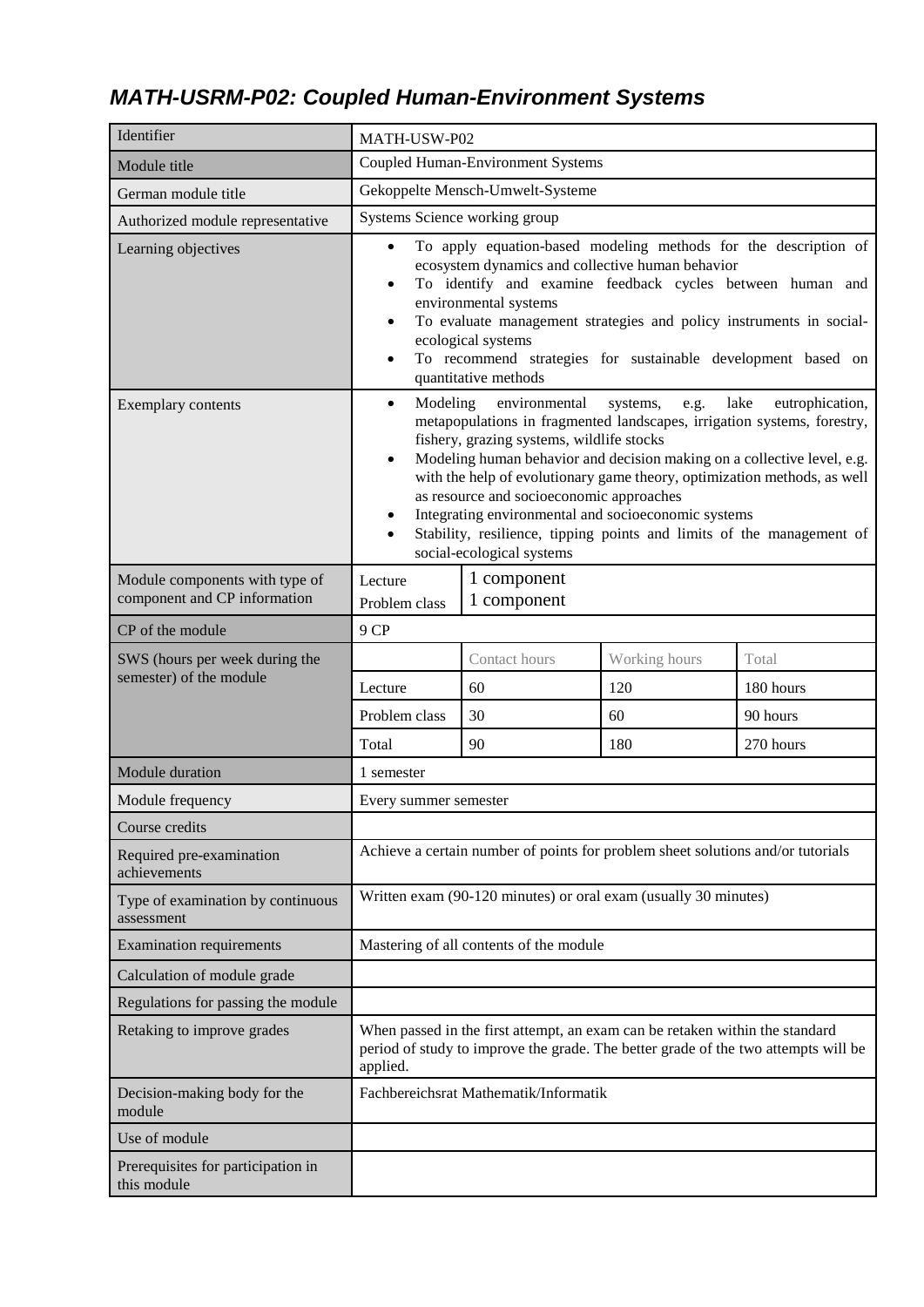### *MATH-USRM-P03: Systems Science Colloquium*

| Identifier                                                     | MATH-USW-P03                                                                                                                                                                                                                                                                                                                                                                                                                          |                                                                                      |               |          |
|----------------------------------------------------------------|---------------------------------------------------------------------------------------------------------------------------------------------------------------------------------------------------------------------------------------------------------------------------------------------------------------------------------------------------------------------------------------------------------------------------------------|--------------------------------------------------------------------------------------|---------------|----------|
| Module title                                                   | Systems Science Colloquium                                                                                                                                                                                                                                                                                                                                                                                                            |                                                                                      |               |          |
| German module title                                            |                                                                                                                                                                                                                                                                                                                                                                                                                                       | Systemwissenschaftliches Kolloquium                                                  |               |          |
| Authorized module representative                               | Systems Science working group                                                                                                                                                                                                                                                                                                                                                                                                         |                                                                                      |               |          |
| Learning objectives                                            | To gain insights into current systems science and interdisciplinary<br>$\bullet$<br>research<br>To become acquainted with various systems science approaches<br>$\bullet$<br>To reflect processes and methods of gaining scientific knowledge<br>$\bullet$<br>To get involved with scientific language and thinking from different<br>$\bullet$<br>disciplines<br>The learning objectives can be achieved only be regular attendance. |                                                                                      |               |          |
| Exemplary contents                                             | The talks delivered by external experts on different and recent topics of Systems<br>Science will before the start of the semester.                                                                                                                                                                                                                                                                                                   |                                                                                      |               |          |
| Module components with type of<br>component and CP information | 1 component<br>Seminar                                                                                                                                                                                                                                                                                                                                                                                                                |                                                                                      |               |          |
| CP of the module                                               | 3 CP                                                                                                                                                                                                                                                                                                                                                                                                                                  |                                                                                      |               |          |
| SWS (hours per week during the<br>semester) of the module      |                                                                                                                                                                                                                                                                                                                                                                                                                                       | Contact hours                                                                        | Working hours | Total    |
|                                                                | Seminar                                                                                                                                                                                                                                                                                                                                                                                                                               | 30                                                                                   | 60            | 90 hours |
| Module duration                                                | 1 semester                                                                                                                                                                                                                                                                                                                                                                                                                            |                                                                                      |               |          |
| Module frequency                                               | Every winter semester                                                                                                                                                                                                                                                                                                                                                                                                                 |                                                                                      |               |          |
| Course credits                                                 |                                                                                                                                                                                                                                                                                                                                                                                                                                       |                                                                                      |               |          |
| Required pre-examination<br>achievements                       | topics presented                                                                                                                                                                                                                                                                                                                                                                                                                      | Regular attendance (at least at 75% of the talks) and a written report on one of the |               |          |
| Type of examination by continuous<br>assessment                |                                                                                                                                                                                                                                                                                                                                                                                                                                       |                                                                                      |               |          |
| <b>Examination requirements</b>                                |                                                                                                                                                                                                                                                                                                                                                                                                                                       |                                                                                      |               |          |
| Calculation of module grade                                    |                                                                                                                                                                                                                                                                                                                                                                                                                                       |                                                                                      |               |          |
| Regulations for passing the module                             |                                                                                                                                                                                                                                                                                                                                                                                                                                       |                                                                                      |               |          |
| Retaking to improve grades                                     |                                                                                                                                                                                                                                                                                                                                                                                                                                       |                                                                                      |               |          |
| Decision-making body for the<br>module                         | Fachbereichsrat Mathematik/Informatik                                                                                                                                                                                                                                                                                                                                                                                                 |                                                                                      |               |          |
| Use of module                                                  |                                                                                                                                                                                                                                                                                                                                                                                                                                       |                                                                                      |               |          |
| Prerequisites for participation in<br>this module              |                                                                                                                                                                                                                                                                                                                                                                                                                                       |                                                                                      |               |          |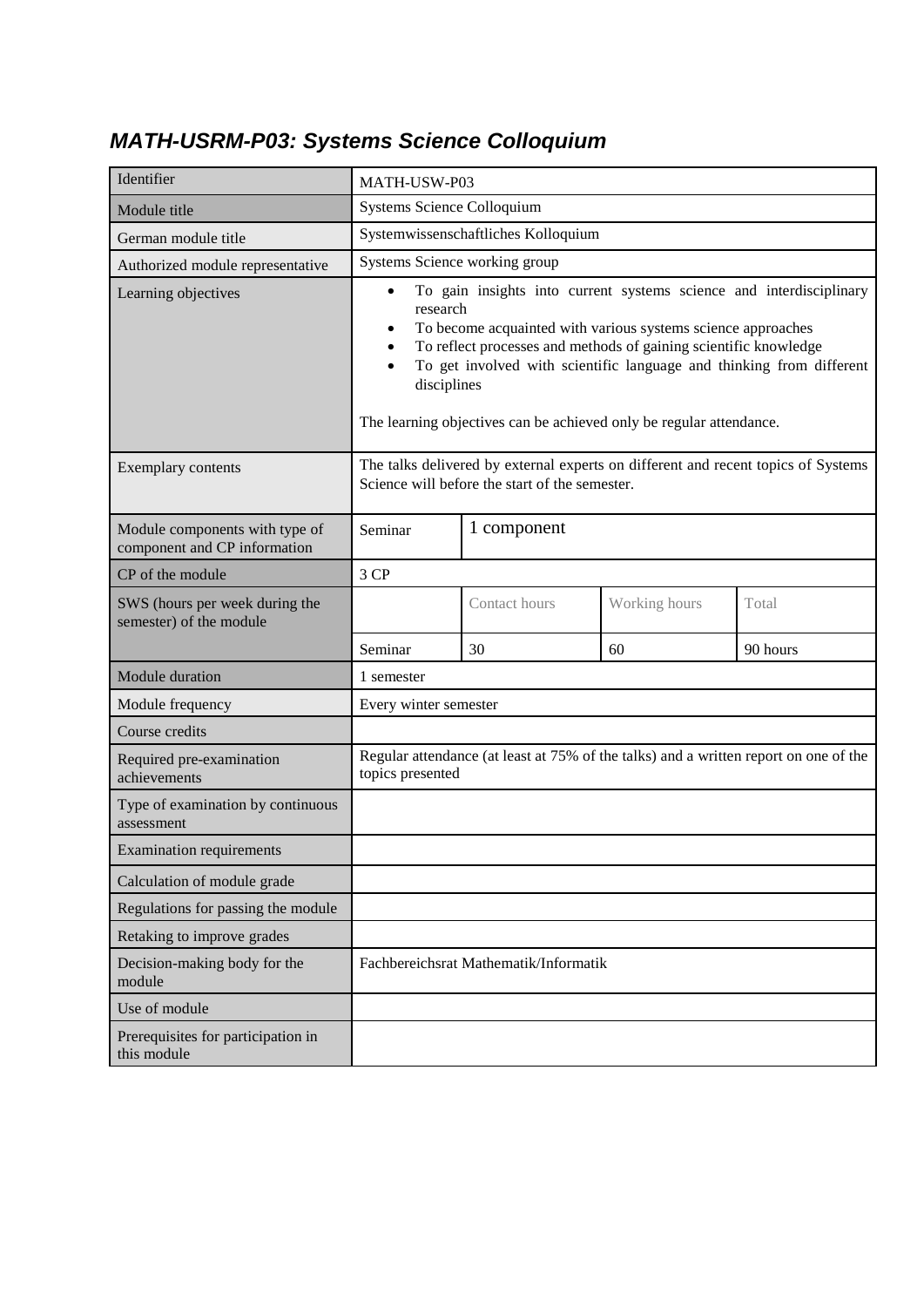## *MATH-USRM-VA01: Geographic Information Systems (M.Sc.)*

| Identifier                                                     | MATH-USRM-VA01                                                                                                                                                                                                                                                                                                                                                                                           |                                                                                                                                                              |          |          |
|----------------------------------------------------------------|----------------------------------------------------------------------------------------------------------------------------------------------------------------------------------------------------------------------------------------------------------------------------------------------------------------------------------------------------------------------------------------------------------|--------------------------------------------------------------------------------------------------------------------------------------------------------------|----------|----------|
| Module title                                                   |                                                                                                                                                                                                                                                                                                                                                                                                          | <b>Geographic Information Systems (M.Sc.)</b>                                                                                                                |          |          |
| German module title                                            |                                                                                                                                                                                                                                                                                                                                                                                                          | Geographische Informationssysteme (M.Sc.)                                                                                                                    |          |          |
| Authorized module representative                               |                                                                                                                                                                                                                                                                                                                                                                                                          | Dr. Jürgen Berlekamp (AG Systems Science)                                                                                                                    |          |          |
| Learning objectives                                            | • Knowledge of basic structures and methods of geographic information systems<br>· Implementation of concepts and methods for system-scientific relevant<br>questions on selected examples<br>• Social skills: ability to cooperate, consulting skills<br>• Self-competence: Time management, creativity, precision<br>• Methodological skills: Learning strategies, research skills, project management |                                                                                                                                                              |          |          |
| Exemplary contents                                             | • Coordinate systems and projections<br>• Specific data structures of spatial data<br>· Methods for acquisition, storage, processing, analysis and presentation of<br>geodata<br>• Basic functionalities for editing vector and raster data                                                                                                                                                              |                                                                                                                                                              |          |          |
| Module components with type of<br>component and CP information | Component 1: lectures (3 CP)<br>lecture and<br>Component 2: exercises (3 CP)<br>exercises<br>(block course)                                                                                                                                                                                                                                                                                              |                                                                                                                                                              |          |          |
| CP of the module                                               | 6 CP                                                                                                                                                                                                                                                                                                                                                                                                     |                                                                                                                                                              |          |          |
| SWS (hours per week during the<br>semester) of the module      |                                                                                                                                                                                                                                                                                                                                                                                                          | Contact hours<br>Working hours<br>Total                                                                                                                      |          |          |
|                                                                | Component 1                                                                                                                                                                                                                                                                                                                                                                                              | 2 SWS (30 Std.)                                                                                                                                              | 60 Std.  | 90 Std.  |
|                                                                | Component 2                                                                                                                                                                                                                                                                                                                                                                                              | 2 SWS (30 Std.)                                                                                                                                              | 60 Std.  | 90 Std.  |
|                                                                | Total                                                                                                                                                                                                                                                                                                                                                                                                    | 4 SWS (60 Std.)                                                                                                                                              | 120 Std. | 180 Std. |
| Module duration                                                | 1 Semester                                                                                                                                                                                                                                                                                                                                                                                               |                                                                                                                                                              |          |          |
| Module frequency                                               | Usually every summer semester                                                                                                                                                                                                                                                                                                                                                                            |                                                                                                                                                              |          |          |
| Course credits                                                 |                                                                                                                                                                                                                                                                                                                                                                                                          |                                                                                                                                                              |          |          |
| Required pre-examination<br>achievements                       |                                                                                                                                                                                                                                                                                                                                                                                                          | Participation in the exercises of the block course                                                                                                           |          |          |
| Type of examination by continuous<br>assessment                | necessary further (project work)                                                                                                                                                                                                                                                                                                                                                                         | Examination (90-120 min) or oral examination (usually 30 min) and written<br>homework (protocols of the exercises incl. answering of exercise questions); if |          |          |
| <b>Examination requirements</b>                                |                                                                                                                                                                                                                                                                                                                                                                                                          | Mastering of all contents of the module                                                                                                                      |          |          |
| Calculation of module grade                                    |                                                                                                                                                                                                                                                                                                                                                                                                          | Weighting: written or oral exam (60%) and term paper (40%)                                                                                                   |          |          |
| Regulations for passing the module                             |                                                                                                                                                                                                                                                                                                                                                                                                          | Both partial examinations must be passed                                                                                                                     |          |          |
| Retaking to improve grades                                     |                                                                                                                                                                                                                                                                                                                                                                                                          |                                                                                                                                                              |          |          |
| Decision-making body for the<br>module                         |                                                                                                                                                                                                                                                                                                                                                                                                          | School Executive Board Mathematics/Informatics                                                                                                               |          |          |
| Use of module                                                  |                                                                                                                                                                                                                                                                                                                                                                                                          | M.Sc. Environmental Systems and Resources Management (WP)                                                                                                    |          |          |
| Prerequisites for participation in<br>this module              | none                                                                                                                                                                                                                                                                                                                                                                                                     |                                                                                                                                                              |          |          |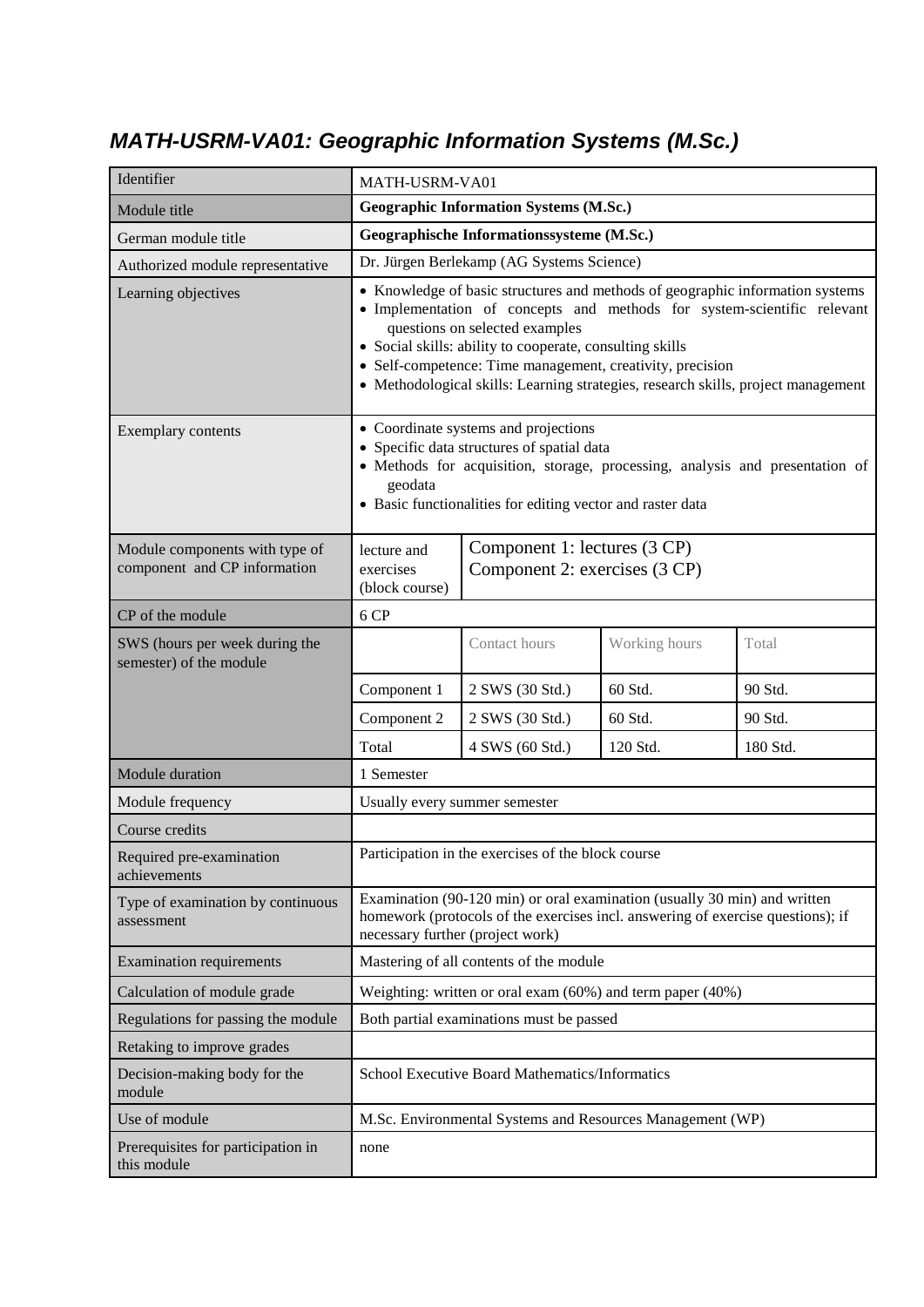#### *MATH-USRM-VA03: GIS-Model Integration*

| Identifier                                                     |                                                                                                                                                                                                                                                                                                                                                    | MATH-USRM-VA03                                                                                                                                               |          |          |  |
|----------------------------------------------------------------|----------------------------------------------------------------------------------------------------------------------------------------------------------------------------------------------------------------------------------------------------------------------------------------------------------------------------------------------------|--------------------------------------------------------------------------------------------------------------------------------------------------------------|----------|----------|--|
| Module title                                                   | <b>GIS-Model Integration</b>                                                                                                                                                                                                                                                                                                                       |                                                                                                                                                              |          |          |  |
| German module title                                            | <b>GIS-Modell-Integration</b>                                                                                                                                                                                                                                                                                                                      |                                                                                                                                                              |          |          |  |
| Authorized module representative                               |                                                                                                                                                                                                                                                                                                                                                    | Dr. Jürgen Berlekamp (AG Systems Science)                                                                                                                    |          |          |  |
| Learning objectives                                            | • Implementing geoinformatic approaches to solve problems in spatio-temporal<br>systems<br>• Execution of GIS operations and programmatic implementation of modeling<br>approaches<br>• Application of vector- and raster-based methods for coupling Geographical<br>Information Systems (GIS) and models<br>• Evaluation of own model simulations |                                                                                                                                                              |          |          |  |
| Exemplary contents                                             | • Empirical, conceptual and process-based models with a focus on hydrologically<br>relevant issues (soil erosion, runoff, material inputs and transport)<br>• Programming of models in GIS using Python<br>• Cellular automata in GIS for dispersion modeling                                                                                      |                                                                                                                                                              |          |          |  |
| Module components with type of<br>component and CP information | lecture and<br>lectures (3 CP)<br>exercises<br>exercises (3 CP)<br>(block course)                                                                                                                                                                                                                                                                  |                                                                                                                                                              |          |          |  |
| CP of the module                                               | 6 CP                                                                                                                                                                                                                                                                                                                                               |                                                                                                                                                              |          |          |  |
| SWS (hours per week during the<br>semester) of the module      |                                                                                                                                                                                                                                                                                                                                                    | Contact hours<br>Working hours<br>Total                                                                                                                      |          |          |  |
|                                                                | <b>Block course</b>                                                                                                                                                                                                                                                                                                                                | 4 SWS (30 Std.)                                                                                                                                              | 120 Std. | 180 Std. |  |
| Module duration                                                | 1 Semester                                                                                                                                                                                                                                                                                                                                         |                                                                                                                                                              |          |          |  |
| Module frequency                                               | Usually every winter semester                                                                                                                                                                                                                                                                                                                      |                                                                                                                                                              |          |          |  |
| Course credits                                                 |                                                                                                                                                                                                                                                                                                                                                    |                                                                                                                                                              |          |          |  |
| Required pre-examination<br>achievements                       |                                                                                                                                                                                                                                                                                                                                                    | Participation in the exercises of the block course                                                                                                           |          |          |  |
| Type of examination by continuous<br>assessment                | necessary further (project work)                                                                                                                                                                                                                                                                                                                   | Examination (90-120 min) or oral examination (usually 30 min) and written<br>homework (protocols of the exercises incl. answering of exercise questions); if |          |          |  |
| <b>Examination requirements</b>                                |                                                                                                                                                                                                                                                                                                                                                    | Mastering of all contents of the module                                                                                                                      |          |          |  |
| Calculation of module grade                                    |                                                                                                                                                                                                                                                                                                                                                    | Weighting: written or oral exam (60%) and term paper (40%)                                                                                                   |          |          |  |
| Regulations for passing the module                             |                                                                                                                                                                                                                                                                                                                                                    | Both partial examinations must be passed                                                                                                                     |          |          |  |
| Retaking to improve grades                                     |                                                                                                                                                                                                                                                                                                                                                    |                                                                                                                                                              |          |          |  |
| Decision-making body for the<br>module                         | School Executive Board Mathematics/Informatics                                                                                                                                                                                                                                                                                                     |                                                                                                                                                              |          |          |  |
| Use of module                                                  |                                                                                                                                                                                                                                                                                                                                                    | M.Sc. Environmental Systems and Resources Management (WP)                                                                                                    |          |          |  |
| Prerequisites for participation in<br>this module              | none                                                                                                                                                                                                                                                                                                                                               |                                                                                                                                                              |          |          |  |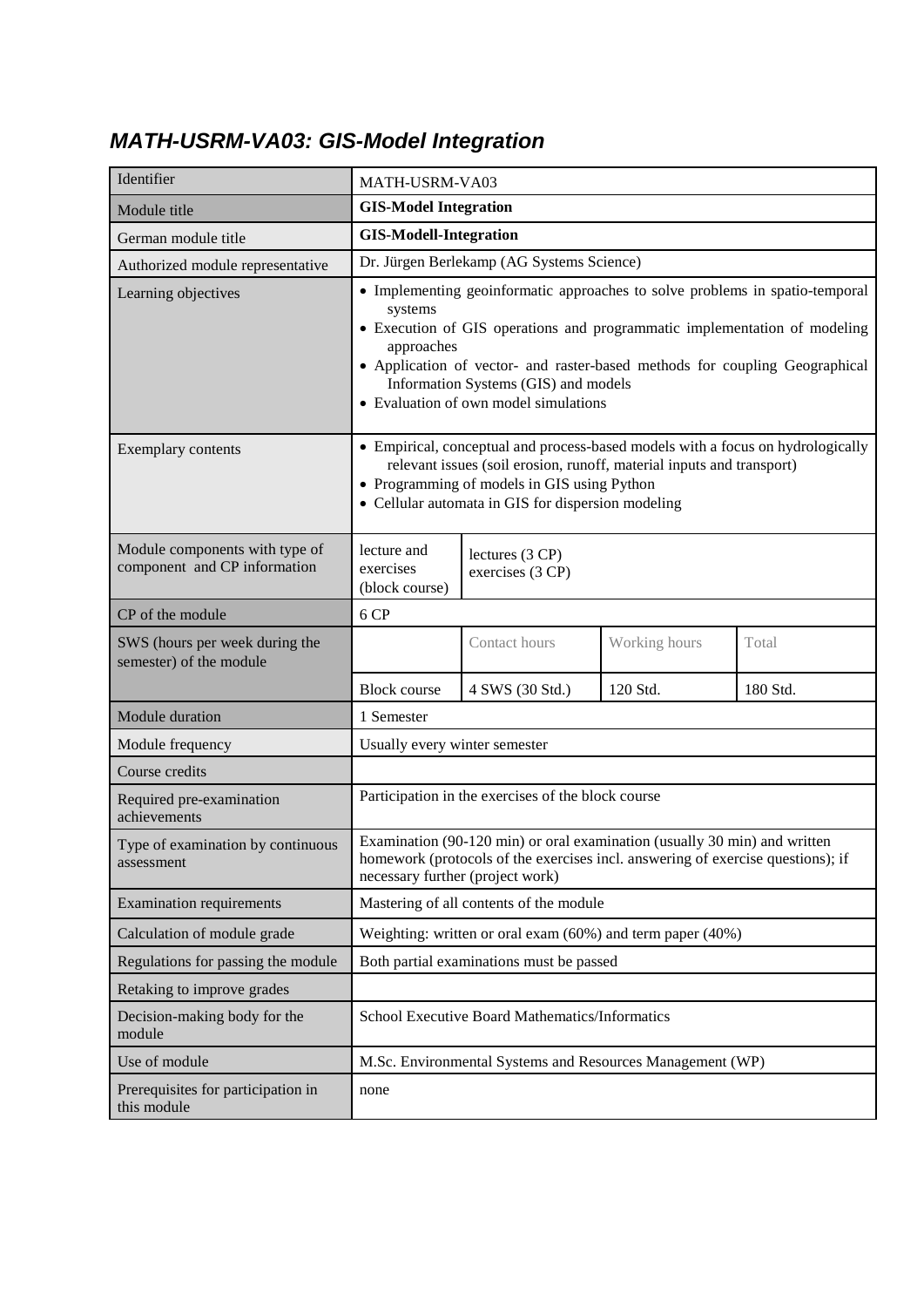#### *MATH-USRM-VA04: Population and individual based modelling (M.Sc.)*

| Identifier                                                     | MATH-USRM-VA04                                                                                                                                                                                                                                                                                                                                                                               |                                                                        |          |          |
|----------------------------------------------------------------|----------------------------------------------------------------------------------------------------------------------------------------------------------------------------------------------------------------------------------------------------------------------------------------------------------------------------------------------------------------------------------------------|------------------------------------------------------------------------|----------|----------|
| Module title                                                   |                                                                                                                                                                                                                                                                                                                                                                                              | Population and individual based modelling (M.Sc.)                      |          |          |
| German module title                                            |                                                                                                                                                                                                                                                                                                                                                                                              | Populations- und individuenbasierte Modellierung (M.Sc.)               |          |          |
| Authorized module representative                               |                                                                                                                                                                                                                                                                                                                                                                                              | Systems Science Group (Prof. Andreas Huth)                             |          |          |
| Learning objectives                                            | knowledge and understanding of ecological models, overview<br>development of dynamic ecological models on its own (programming,<br>$\bullet$<br>parametrization, analysis, equilibrium)<br>interpretation and evaluation of model simulations<br>detailed analysis of ecological models (e.g. sensitivity analysis, role of<br>model components)                                             |                                                                        |          |          |
| Exemplary contents                                             | dynamic population models, individual based models, meta populations<br>$\bullet$<br>food webs, competition between species, stability of food webs<br>modelling of vegetation and forest ecosystems<br>stochastic models, extinction of populations<br>$\bullet$<br>modelling biodiversity, island theory, neutral models (Hubbell)<br>remote sensing and ecological modelling<br>$\bullet$ |                                                                        |          |          |
| Module components with type of<br>component and CP information | 6 CP<br>$VL + \ddot{U}$                                                                                                                                                                                                                                                                                                                                                                      |                                                                        |          |          |
| CP of the module                                               | 6 CP                                                                                                                                                                                                                                                                                                                                                                                         |                                                                        |          |          |
| SWS (hours per week during the<br>semester) of the module      | Contact hours<br>Working hours<br>Total                                                                                                                                                                                                                                                                                                                                                      |                                                                        |          |          |
|                                                                | VL<br>2 SWS (30 Std.)<br>60 Std.<br>90 Std.                                                                                                                                                                                                                                                                                                                                                  |                                                                        |          |          |
|                                                                | Ü                                                                                                                                                                                                                                                                                                                                                                                            | 2 SWS (30 Std.)                                                        | 60 Std.  | 90 Std.  |
|                                                                | Total                                                                                                                                                                                                                                                                                                                                                                                        | 4 SWS (60 Std.)                                                        | 120 Std. | 180 Std. |
| Module duration                                                | 1 Semester                                                                                                                                                                                                                                                                                                                                                                                   |                                                                        |          |          |
| Module frequency                                               | each                                                                                                                                                                                                                                                                                                                                                                                         |                                                                        |          |          |
| Course credits                                                 |                                                                                                                                                                                                                                                                                                                                                                                              |                                                                        |          |          |
| Required pre-examination<br>achievements                       | successful working on a project                                                                                                                                                                                                                                                                                                                                                              |                                                                        |          |          |
| Type of examination by continuous<br>assessment                |                                                                                                                                                                                                                                                                                                                                                                                              | presentation and paper (on project) or oral examination (norm. 30 min) |          |          |
| <b>Examination requirements</b>                                |                                                                                                                                                                                                                                                                                                                                                                                              | mastering of all contents of the module                                |          |          |
| Calculation of module grade                                    |                                                                                                                                                                                                                                                                                                                                                                                              |                                                                        |          |          |
| Regulations for passing the module                             |                                                                                                                                                                                                                                                                                                                                                                                              | successful participation at the module and passed examination          |          |          |
| Retaking to improve grades                                     |                                                                                                                                                                                                                                                                                                                                                                                              | will be decided by the examination committee                           |          |          |
| Decision-making body for the<br>module                         | Fachbereichsrat Mathematik/Informatik                                                                                                                                                                                                                                                                                                                                                        |                                                                        |          |          |
| Use of module                                                  |                                                                                                                                                                                                                                                                                                                                                                                              | see overview on module description for degree course                   |          |          |
| Prerequisites for participation in<br>this module              | see examination regulations                                                                                                                                                                                                                                                                                                                                                                  |                                                                        |          |          |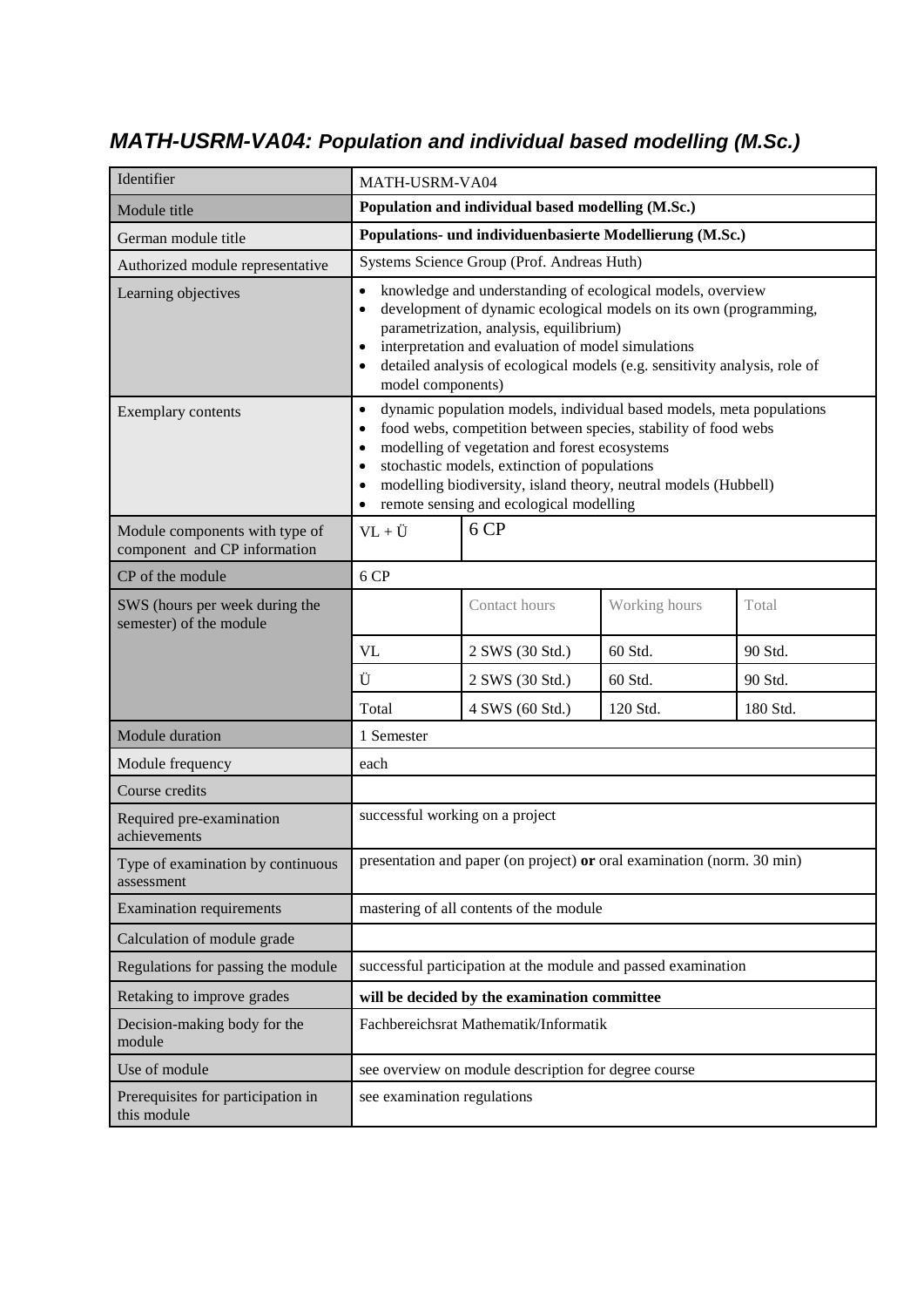## *MATH-USRM-VA05: Mathematical Epidemiology*

| Identifier                                                     | MATH-USW-VA05                                                                                                                                                                                                                                                                                                                                                                                                                                                                                |                                                                 |     |           |  |
|----------------------------------------------------------------|----------------------------------------------------------------------------------------------------------------------------------------------------------------------------------------------------------------------------------------------------------------------------------------------------------------------------------------------------------------------------------------------------------------------------------------------------------------------------------------------|-----------------------------------------------------------------|-----|-----------|--|
| Module title                                                   | Mathematical Epidemiology                                                                                                                                                                                                                                                                                                                                                                                                                                                                    |                                                                 |     |           |  |
| German module title                                            | Mathematische Epidemologie                                                                                                                                                                                                                                                                                                                                                                                                                                                                   |                                                                 |     |           |  |
| Authorized module representative                               |                                                                                                                                                                                                                                                                                                                                                                                                                                                                                              | Systems Science working group                                   |     |           |  |
| Learning objectives                                            | To formulate mathematical models and simulation models for the spread<br>$\bullet$<br>of infectious diseases<br>To analyze and evaluate control strategies of epidemics<br>٠<br>To account for the interactions of disease characteristics, the ecology of<br>$\bullet$<br>host populations, and the environment                                                                                                                                                                             |                                                                 |     |           |  |
| Exemplary contents                                             | Modeling the spread of epidemics, endemics, and pandemics<br>$\bullet$<br>Basic reproduction number and herd immunity<br>Control and containment measures: vaccination, quarantine, social<br>$\bullet$<br>distancing, contact tracing, risk groups<br>Sexually transmitted diseases<br>$\bullet$<br>Environmentally transmitted diseases,<br>vector-borne disease,<br>$\bullet$<br>$_{\rm CO-}$<br>infections, wildlife and plant epidemics<br>Evolution and adaptive dynamics<br>$\bullet$ |                                                                 |     |           |  |
| Module components with type of<br>component and CP information | 1 component<br>Lecture<br>1 component<br>Problem class                                                                                                                                                                                                                                                                                                                                                                                                                                       |                                                                 |     |           |  |
| CP of the module                                               | 6 CP                                                                                                                                                                                                                                                                                                                                                                                                                                                                                         |                                                                 |     |           |  |
| SWS (hours per week during the<br>semester) of the module      |                                                                                                                                                                                                                                                                                                                                                                                                                                                                                              | Contact hours<br>Working hours<br>Total                         |     |           |  |
|                                                                | 30<br>60<br>90 hours<br>Lecture                                                                                                                                                                                                                                                                                                                                                                                                                                                              |                                                                 |     |           |  |
|                                                                | Problem class                                                                                                                                                                                                                                                                                                                                                                                                                                                                                | 30                                                              | 60  | 90 hours  |  |
|                                                                | Total                                                                                                                                                                                                                                                                                                                                                                                                                                                                                        | 60                                                              | 120 | 180 hours |  |
| Module duration                                                | 1 semester                                                                                                                                                                                                                                                                                                                                                                                                                                                                                   |                                                                 |     |           |  |
| Module frequency                                               |                                                                                                                                                                                                                                                                                                                                                                                                                                                                                              | Usually every other winter semester                             |     |           |  |
| Course credits                                                 |                                                                                                                                                                                                                                                                                                                                                                                                                                                                                              |                                                                 |     |           |  |
| Required pre-examination<br>achievements                       |                                                                                                                                                                                                                                                                                                                                                                                                                                                                                              | Achieve a certain number of points for problem sheet solutions  |     |           |  |
| Type of examination by continuous<br>assessment                |                                                                                                                                                                                                                                                                                                                                                                                                                                                                                              | Written exam (90-120 minutes) or oral exam (usually 30 minutes) |     |           |  |
| <b>Examination requirements</b>                                |                                                                                                                                                                                                                                                                                                                                                                                                                                                                                              | Mastering of all contents of the module                         |     |           |  |
| Calculation of module grade                                    |                                                                                                                                                                                                                                                                                                                                                                                                                                                                                              |                                                                 |     |           |  |
| Regulations for passing the module                             |                                                                                                                                                                                                                                                                                                                                                                                                                                                                                              |                                                                 |     |           |  |
| Retaking to improve grades                                     | When passed in the first attempt, an exam can be retaken within the standard<br>period of study to improve the grade. The better grade of the two attempts will be<br>applied.                                                                                                                                                                                                                                                                                                               |                                                                 |     |           |  |
| Decision-making body for the<br>module                         |                                                                                                                                                                                                                                                                                                                                                                                                                                                                                              | Fachbereichsrat Mathematik/Informatik                           |     |           |  |
| Use of module                                                  |                                                                                                                                                                                                                                                                                                                                                                                                                                                                                              |                                                                 |     |           |  |
| Prerequisites for participation in<br>this module              |                                                                                                                                                                                                                                                                                                                                                                                                                                                                                              |                                                                 |     |           |  |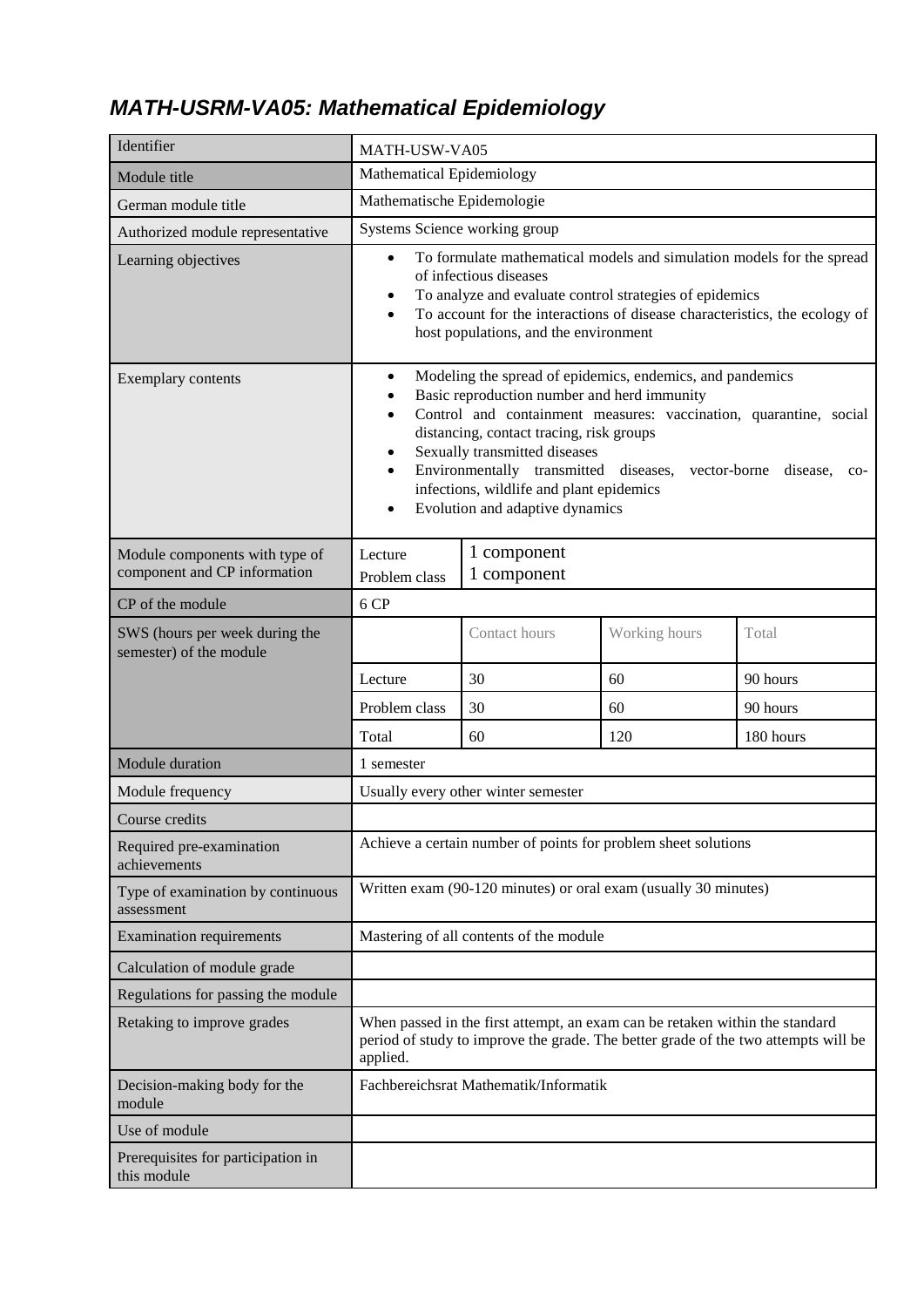## *MATH-USRM-VA06: Applied Dynamical Systems*

| Identifier                                                     | MATH-USW-VA06                                                                                                                                                                                                                                                                                                                                                                                                                 |                                                                        |     |           |
|----------------------------------------------------------------|-------------------------------------------------------------------------------------------------------------------------------------------------------------------------------------------------------------------------------------------------------------------------------------------------------------------------------------------------------------------------------------------------------------------------------|------------------------------------------------------------------------|-----|-----------|
| Module title                                                   | <b>Applied Dynamical Systems</b>                                                                                                                                                                                                                                                                                                                                                                                              |                                                                        |     |           |
| German module title                                            |                                                                                                                                                                                                                                                                                                                                                                                                                               | Angewandte Dynamische Systeme                                          |     |           |
| Authorized module representative                               | Systems Science working group                                                                                                                                                                                                                                                                                                                                                                                                 |                                                                        |     |           |
| Learning objectives                                            | To explain the basics of the mathematical theory of dynamical systems<br>$\bullet$<br>To apply methods and concepts from dynamical systems to examples<br>$\bullet$<br>from ecology, the environment, epidemiology, resource economics,<br>physiology, and neuroscience<br>To use expert software for the analysis of short- and long-term dynamics,<br>$\bullet$<br>in dependence of parameter values and initial conditions |                                                                        |     |           |
| Exemplary contents                                             | Basic concepts and notions of dynamical systems<br>$\bullet$<br>Elementary bifurcations and their normal forms<br>Hysteresis effects, time scales, catastrophe theory<br>٠<br>Excitability and bursting<br>Numerics: forward and backward sweeping<br>Attractor crises, ghost attractors, transient chaos, basins of attraction<br>٠<br>(homogeneous, fractal, and riddled), synchronization                                  |                                                                        |     |           |
| Module components with type of<br>component and CP information | 1 component<br>Lecture<br>1 component<br>Problem class                                                                                                                                                                                                                                                                                                                                                                        |                                                                        |     |           |
| CP of the module                                               | 6 CP                                                                                                                                                                                                                                                                                                                                                                                                                          |                                                                        |     |           |
| SWS (hours per week during the<br>semester) of the module      | Contact hours<br>Working hours<br>Total                                                                                                                                                                                                                                                                                                                                                                                       |                                                                        |     |           |
|                                                                | Lecture                                                                                                                                                                                                                                                                                                                                                                                                                       | 30                                                                     | 60  | 90 hours  |
|                                                                | Problem class                                                                                                                                                                                                                                                                                                                                                                                                                 | 30                                                                     | 60  | 90 hours  |
|                                                                | Total                                                                                                                                                                                                                                                                                                                                                                                                                         | 60                                                                     | 120 | 180 hours |
| Module duration                                                | 1 semester                                                                                                                                                                                                                                                                                                                                                                                                                    |                                                                        |     |           |
| Module frequency                                               |                                                                                                                                                                                                                                                                                                                                                                                                                               | Usually every other summer semester in alternation with MATH-USRM-VA07 |     |           |
| Course credits                                                 |                                                                                                                                                                                                                                                                                                                                                                                                                               |                                                                        |     |           |
| Required pre-examination<br>achievements                       |                                                                                                                                                                                                                                                                                                                                                                                                                               | Achieve a certain number of points for problem sheet solutions         |     |           |
| Type of examination by continuous<br>assessment                |                                                                                                                                                                                                                                                                                                                                                                                                                               | Written exam (90-120 minutes) or oral exam (usually 30 minutes)        |     |           |
| <b>Examination requirements</b>                                |                                                                                                                                                                                                                                                                                                                                                                                                                               | Mastering of all contents of the module                                |     |           |
| Calculation of module grade                                    |                                                                                                                                                                                                                                                                                                                                                                                                                               |                                                                        |     |           |
| Regulations for passing the module                             |                                                                                                                                                                                                                                                                                                                                                                                                                               |                                                                        |     |           |
| Retaking to improve grades                                     | When passed in the first attempt, an exam can be retaken within the standard<br>period of study to improve the grade. The better grade of the two attempts will be<br>applied.                                                                                                                                                                                                                                                |                                                                        |     |           |
| Decision-making body for the<br>module                         |                                                                                                                                                                                                                                                                                                                                                                                                                               | Fachbereichsrat Mathematik/Informatik                                  |     |           |
| Use of module                                                  |                                                                                                                                                                                                                                                                                                                                                                                                                               |                                                                        |     |           |
| Prerequisites for participation in<br>this module              |                                                                                                                                                                                                                                                                                                                                                                                                                               |                                                                        |     |           |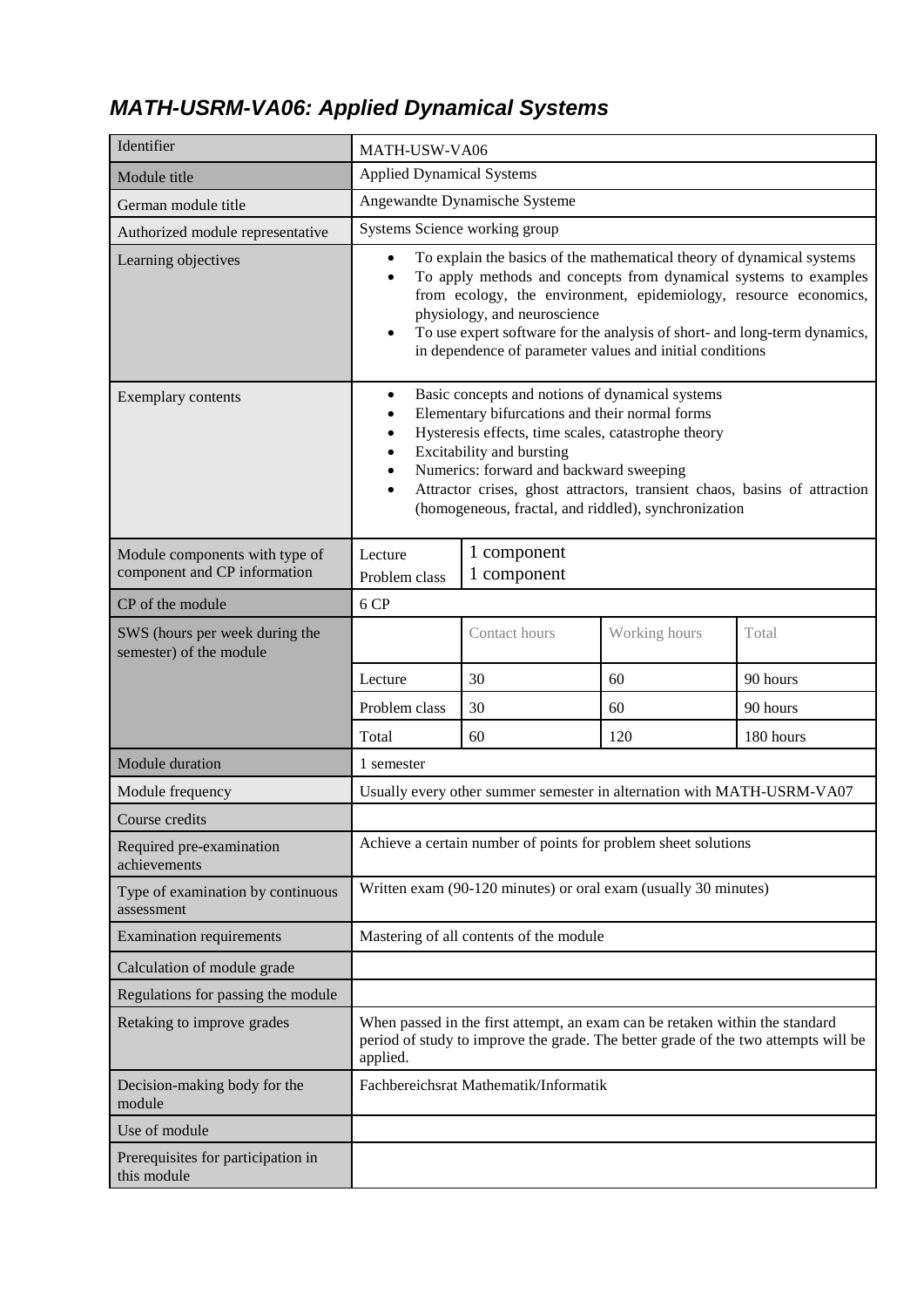#### *MATH-USRM-VA07: Complex Ecosystem Dynamics*

| Identifier                                                     | MATH-USW-VA07                                                                                                                                                                                                                                                                                             |                                                                        |               |           |
|----------------------------------------------------------------|-----------------------------------------------------------------------------------------------------------------------------------------------------------------------------------------------------------------------------------------------------------------------------------------------------------|------------------------------------------------------------------------|---------------|-----------|
| Module title                                                   | <b>Complex Ecosystem Dynamics</b>                                                                                                                                                                                                                                                                         |                                                                        |               |           |
| German module title                                            |                                                                                                                                                                                                                                                                                                           | Dynamik komplexer Ökosysteme                                           |               |           |
| Authorized module representative                               | Systems Science working group                                                                                                                                                                                                                                                                             |                                                                        |               |           |
| Learning objectives                                            | To describe and quantify empirical biodiversity patterns<br>$\bullet$<br>To explain the principle dynamic effects in the ecology of populations<br>$\bullet$<br>(including empirical examples)<br>Identifying and comparing the structure, functions, and stability of<br>$\bullet$<br>complex ecosystems |                                                                        |               |           |
| Exemplary contents                                             | Biodiversity patterns<br>$\bullet$<br>Species abundance models<br><b>Biodiversity</b> indices<br>$\bullet$<br>Resource competition and the structure of food webs<br>Three-species competition models<br>Food webs and community modules<br>$\bullet$                                                     |                                                                        |               |           |
| Module components with type of<br>component and CP information | 1 component<br>Lecture<br>1 component<br>Problem class                                                                                                                                                                                                                                                    |                                                                        |               |           |
| CP of the module                                               | 6 CP                                                                                                                                                                                                                                                                                                      |                                                                        |               |           |
| SWS (hours per week during the<br>semester) of the module      |                                                                                                                                                                                                                                                                                                           | Contact hours                                                          | Working hours | Total     |
|                                                                | 30<br>60<br>Lecture                                                                                                                                                                                                                                                                                       |                                                                        |               | 90 hours  |
|                                                                | Problem class                                                                                                                                                                                                                                                                                             | 30                                                                     | 60            | 90 hours  |
|                                                                | Total                                                                                                                                                                                                                                                                                                     | 60                                                                     | 120           | 180 hours |
| Module duration                                                | 1 semester                                                                                                                                                                                                                                                                                                |                                                                        |               |           |
| Module frequency                                               |                                                                                                                                                                                                                                                                                                           | Usually every other summer semester in alternation with MATH-USRM-VA06 |               |           |
| Course credits                                                 |                                                                                                                                                                                                                                                                                                           |                                                                        |               |           |
| Required pre-examination<br>achievements                       |                                                                                                                                                                                                                                                                                                           | Achieve a certain number of points for problem sheet solutions         |               |           |
| Type of examination by continuous<br>assessment                |                                                                                                                                                                                                                                                                                                           | Written exam (90-120 minutes) or oral exam (usually 30 minutes)        |               |           |
| <b>Examination requirements</b>                                |                                                                                                                                                                                                                                                                                                           | Mastering of all contents of the module                                |               |           |
| Calculation of module grade                                    |                                                                                                                                                                                                                                                                                                           |                                                                        |               |           |
| Regulations for passing the module                             |                                                                                                                                                                                                                                                                                                           |                                                                        |               |           |
| Retaking to improve grades                                     | When passed in the first attempt, an exam can be retaken within the standard<br>period of study to improve the grade. The better grade of the two attempts will be<br>applied.                                                                                                                            |                                                                        |               |           |
| Decision-making body for the<br>module                         |                                                                                                                                                                                                                                                                                                           | Fachbereichsrat Mathematik/Informatik                                  |               |           |
| Use of module                                                  |                                                                                                                                                                                                                                                                                                           |                                                                        |               |           |
| Prerequisites for participation in<br>this module              |                                                                                                                                                                                                                                                                                                           |                                                                        |               |           |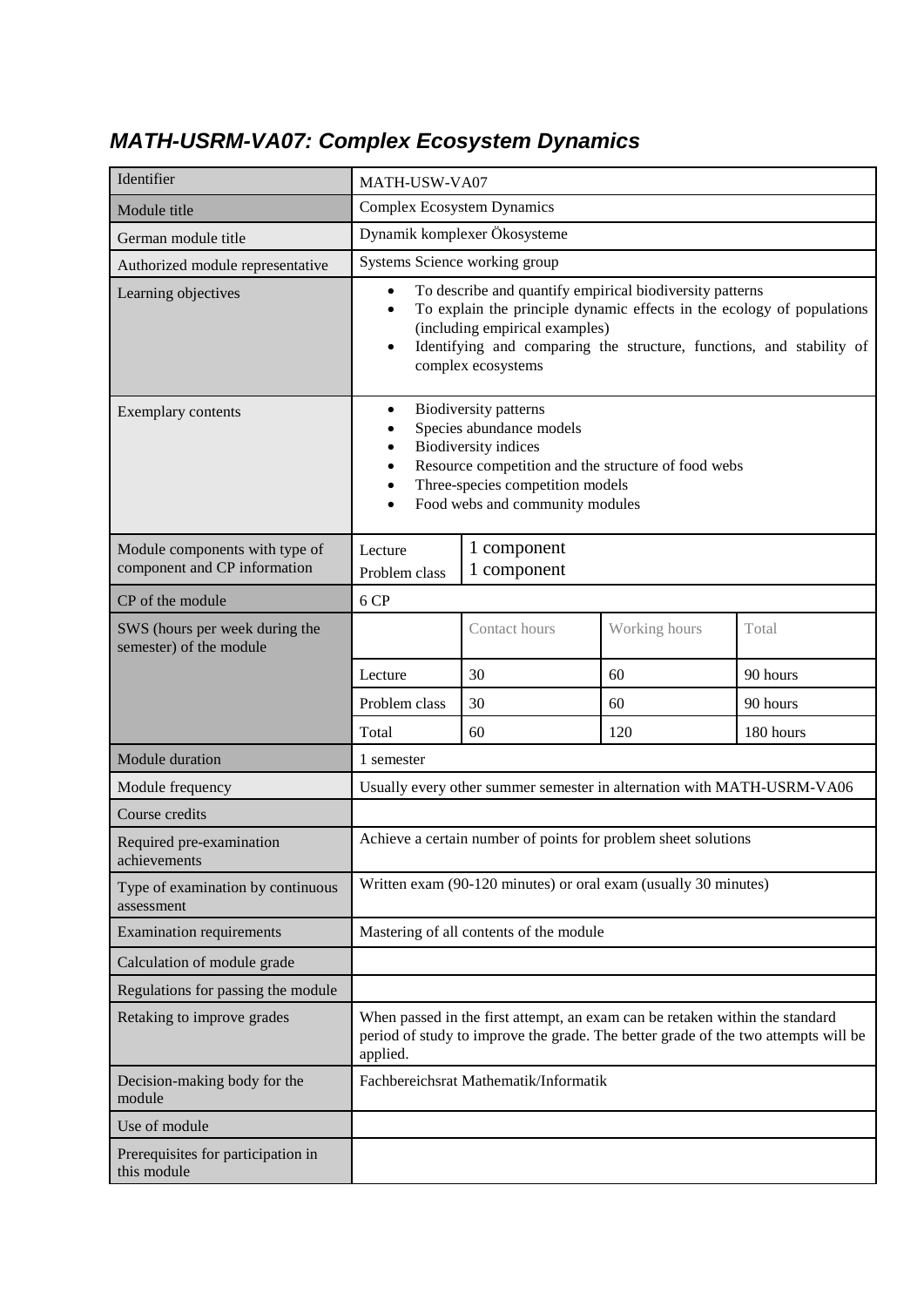#### *MATH-USRM-VA08: Seminar Environmental Modeling*

| Identifier                                                     | MATH-USW-VA08                                                                                                                                                                                                                                             |                                         |               |          |
|----------------------------------------------------------------|-----------------------------------------------------------------------------------------------------------------------------------------------------------------------------------------------------------------------------------------------------------|-----------------------------------------|---------------|----------|
| Module title                                                   | Seminar Environmental Modeling                                                                                                                                                                                                                            |                                         |               |          |
| German module title                                            | Seminar Umweltmodellierung                                                                                                                                                                                                                                |                                         |               |          |
| Authorized module representative                               | Systems Science working group                                                                                                                                                                                                                             |                                         |               |          |
| Learning objectives                                            | To acquire solid knowledge and methods in the field of environmental<br>$\bullet$<br>modeling<br>To gain an overview of and familiarize oneself with the state of the art<br>$\bullet$<br>Compare and evaluate advanced environmental models<br>$\bullet$ |                                         |               |          |
| Exemplary contents                                             | The seminar will cover recent topics in the field of environmental modeling. The<br>topics will vary from year to year and will be announced at the beginning of the<br>semester.                                                                         |                                         |               |          |
| Module components with type of<br>component and CP information | 1 component<br>Lecture<br>1 component<br>Problem class                                                                                                                                                                                                    |                                         |               |          |
| CP of the module                                               | 6 CP                                                                                                                                                                                                                                                      |                                         |               |          |
| SWS (hours per week during the<br>semester) of the module      |                                                                                                                                                                                                                                                           | Contact hours                           | Working hours | Total    |
|                                                                | Lecture                                                                                                                                                                                                                                                   | 30                                      | 60            | 90 hours |
| Module duration                                                | 1 semester                                                                                                                                                                                                                                                |                                         |               |          |
| Module frequency                                               | Usually every winter semester                                                                                                                                                                                                                             |                                         |               |          |
| Course credits                                                 |                                                                                                                                                                                                                                                           |                                         |               |          |
| Required pre-examination<br>achievements                       |                                                                                                                                                                                                                                                           |                                         |               |          |
| Type of examination by continuous<br>assessment                |                                                                                                                                                                                                                                                           | Oral presentation and written report    |               |          |
| <b>Examination requirements</b>                                |                                                                                                                                                                                                                                                           | Mastering of all contents of the module |               |          |
| Calculation of module grade                                    |                                                                                                                                                                                                                                                           |                                         |               |          |
| Regulations for passing the module                             |                                                                                                                                                                                                                                                           |                                         |               |          |
| Retaking to improve grades                                     |                                                                                                                                                                                                                                                           |                                         |               |          |
| Decision-making body for the<br>module                         | Fachbereichsrat Mathematik/Informatik                                                                                                                                                                                                                     |                                         |               |          |
| Use of module                                                  |                                                                                                                                                                                                                                                           |                                         |               |          |
| Prerequisites for participation in<br>this module              |                                                                                                                                                                                                                                                           |                                         |               |          |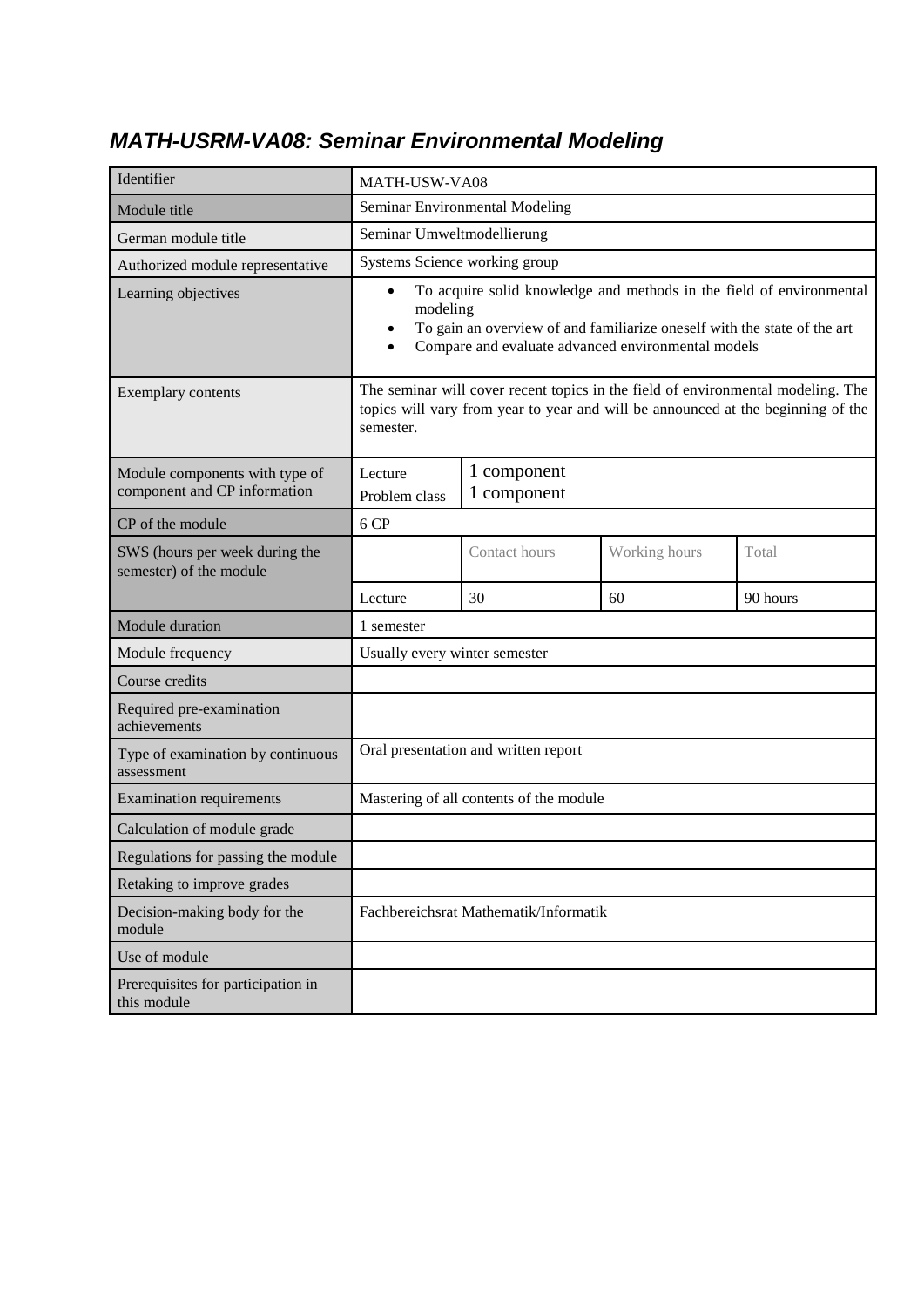## *MATH-USRM-VB07: Biological Resources Modeling*

| Identifier                                                     | MATH-USW-VB07                                                                                                                                                                                                                                                                                                                                                                                                 |                                                                 |     |           |  |
|----------------------------------------------------------------|---------------------------------------------------------------------------------------------------------------------------------------------------------------------------------------------------------------------------------------------------------------------------------------------------------------------------------------------------------------------------------------------------------------|-----------------------------------------------------------------|-----|-----------|--|
| Module title                                                   | <b>Biological Resources Modeling</b>                                                                                                                                                                                                                                                                                                                                                                          |                                                                 |     |           |  |
| German module title                                            | <b>Biological Resources Modeling</b>                                                                                                                                                                                                                                                                                                                                                                          |                                                                 |     |           |  |
| Authorized module representative                               |                                                                                                                                                                                                                                                                                                                                                                                                               | Systems Science working group                                   |     |           |  |
| Learning objectives                                            | Analyze mathematical models of the dynamics of biological resources,<br>$\bullet$<br>their exploitation, and their management<br>Investigate and compare different management strategies of biological<br>$\bullet$<br>resources with the help of mathematical modeling<br>Derive recommendations for resource management, pest control, and<br>$\bullet$<br>biological conservation                          |                                                                 |     |           |  |
| Exemplary contents                                             | Discrete-time growth models of biological resources<br>$\bullet$<br>Fisheries, forestry, wildlife hunting, pest species, and pest control<br>$\bullet$<br>Management strategies for sustainable exploitation<br>$\bullet$<br>Demographic and environmental stochasticity<br>٠<br>Uncertainties: observation error (partial observability) and<br>$\bullet$<br>implementation er-ror (partial controllability) |                                                                 |     |           |  |
| Module components with type of<br>component and CP information | 1 component<br>Lecture<br>1 component<br>Problem class                                                                                                                                                                                                                                                                                                                                                        |                                                                 |     |           |  |
| CP of the module                                               | 6 CP                                                                                                                                                                                                                                                                                                                                                                                                          |                                                                 |     |           |  |
| SWS (hours per week during the<br>semester) of the module      |                                                                                                                                                                                                                                                                                                                                                                                                               | Contact hours<br>Working hours<br>Total                         |     |           |  |
|                                                                | 30<br>60<br>90 hours<br>Lecture                                                                                                                                                                                                                                                                                                                                                                               |                                                                 |     |           |  |
|                                                                | Problem class                                                                                                                                                                                                                                                                                                                                                                                                 | 30                                                              | 60  | 90 hours  |  |
|                                                                | Total                                                                                                                                                                                                                                                                                                                                                                                                         | 60                                                              | 120 | 180 hours |  |
| Module duration                                                | 1 semester                                                                                                                                                                                                                                                                                                                                                                                                    |                                                                 |     |           |  |
| Module frequency                                               |                                                                                                                                                                                                                                                                                                                                                                                                               | Usually every other winter semester                             |     |           |  |
| Course credits                                                 |                                                                                                                                                                                                                                                                                                                                                                                                               |                                                                 |     |           |  |
| Required pre-examination<br>achievements                       |                                                                                                                                                                                                                                                                                                                                                                                                               | Achieve a certain number of points for problem sheet solutions  |     |           |  |
| Type of examination by continuous<br>assessment                |                                                                                                                                                                                                                                                                                                                                                                                                               | Written exam (90-120 minutes) or oral exam (usually 30 minutes) |     |           |  |
| <b>Examination requirements</b>                                |                                                                                                                                                                                                                                                                                                                                                                                                               | Mastering of all contents of the module                         |     |           |  |
| Calculation of module grade                                    |                                                                                                                                                                                                                                                                                                                                                                                                               |                                                                 |     |           |  |
| Regulations for passing the module                             |                                                                                                                                                                                                                                                                                                                                                                                                               |                                                                 |     |           |  |
| Retaking to improve grades                                     | When passed in the first attempt, an exam can be retaken within the standard<br>period of study to improve the grade. The better grade of the two attempts will be<br>applied.                                                                                                                                                                                                                                |                                                                 |     |           |  |
| Decision-making body for the<br>module                         |                                                                                                                                                                                                                                                                                                                                                                                                               | Fachbereichsrat Mathematik/Informatik                           |     |           |  |
| Use of module                                                  |                                                                                                                                                                                                                                                                                                                                                                                                               |                                                                 |     |           |  |
| Prerequisites for participation in<br>this module              |                                                                                                                                                                                                                                                                                                                                                                                                               |                                                                 |     |           |  |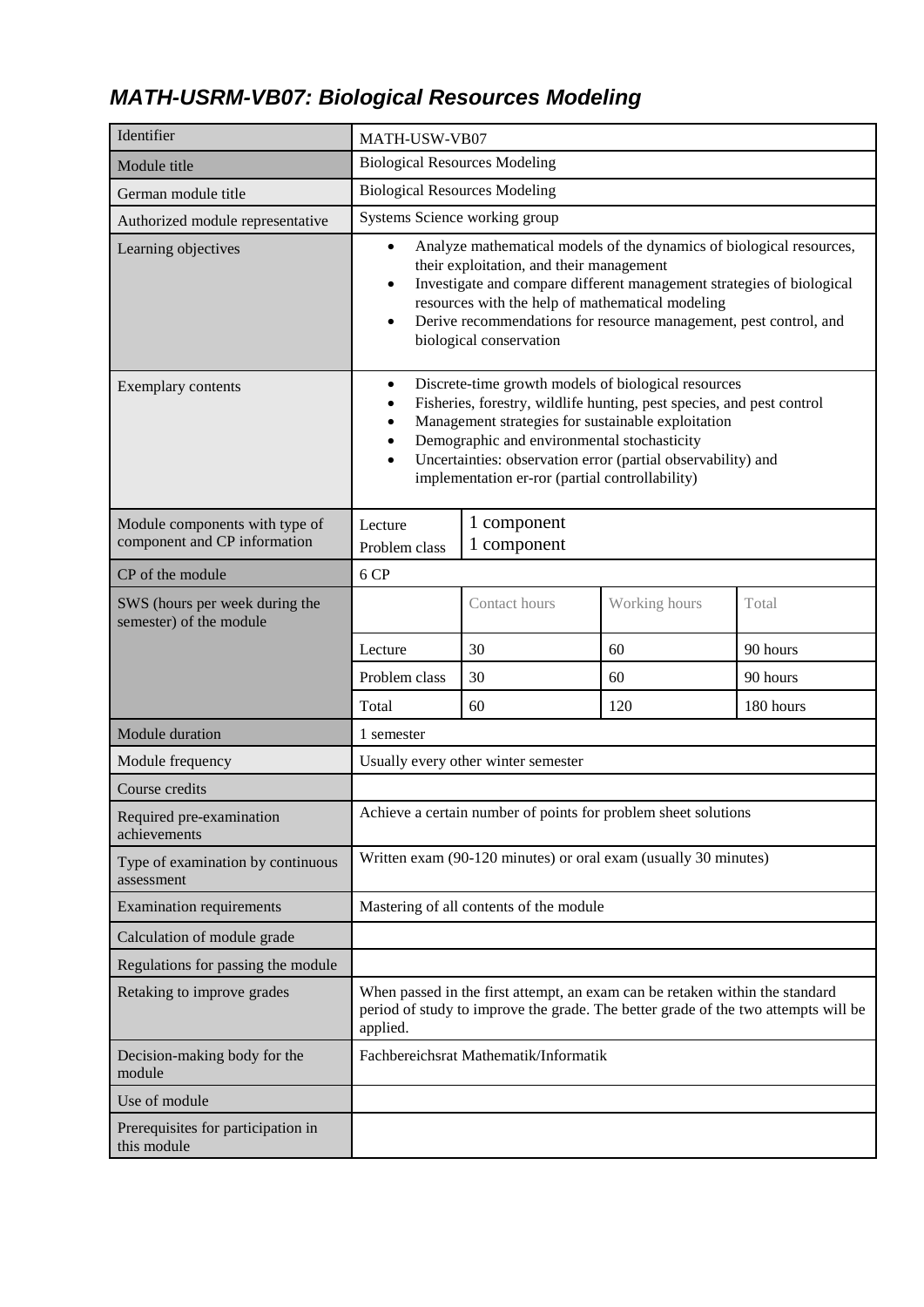## *MATH-USRM-VB10: Statistics for System Scientists*

| Identifier                                                     | MATH-USRM-VB10                                                                                                                                                                                                                                                                                                                                                                                                                                                                     |               |                 |       |
|----------------------------------------------------------------|------------------------------------------------------------------------------------------------------------------------------------------------------------------------------------------------------------------------------------------------------------------------------------------------------------------------------------------------------------------------------------------------------------------------------------------------------------------------------------|---------------|-----------------|-------|
| Module title                                                   | Applied Statistics for System Scientists                                                                                                                                                                                                                                                                                                                                                                                                                                           |               |                 |       |
| German module title                                            | Angewandte Statistik für Systemwissenschaftler/-innen                                                                                                                                                                                                                                                                                                                                                                                                                              |               |                 |       |
| Authorized module representative                               | WG System Sciences, PD Dr. Marcus Schulz                                                                                                                                                                                                                                                                                                                                                                                                                                           |               |                 |       |
| Learning objectives                                            | The students reproduce the mathematical and numerical principles of<br>$\bullet$<br>multivariate analysis methods.<br>The students creatively plan statistical analyses of existing data and carry<br>$\bullet$<br>out the analyses independently with statistical software.<br>The students interpret the analysis results of univariate, bi- and multivariate<br>$\bullet$<br>methods.<br>The students identify sources of error and possible bias of their analysis<br>results. |               |                 |       |
| Exemplary contents                                             | Probability theory and descriptive statistics,<br>Univariate and multivariate analysis methods,<br>Correlation and regression analyses; variance, factor and cluster analyses,<br>$\bullet$<br>respectively, and multidimensional scaling,<br>Discriminant analysis, logistic regression analysis,<br>contingency analyses,<br>Basics of Bayesian statistics, artificial neural networks.                                                                                          |               |                 |       |
| Module components with type of<br>component and CP information | 6 CP<br>Lectures/Exercises                                                                                                                                                                                                                                                                                                                                                                                                                                                         |               |                 |       |
| CP of the module                                               | 6 CP                                                                                                                                                                                                                                                                                                                                                                                                                                                                               |               |                 |       |
| SWS (hours per week during the<br>semester) of the module      |                                                                                                                                                                                                                                                                                                                                                                                                                                                                                    | Contact hours | Working hours   | Total |
|                                                                | Lectures                                                                                                                                                                                                                                                                                                                                                                                                                                                                           | 2 SWS (30 h)  | 60 <sub>h</sub> | 90h   |
|                                                                | Exercises                                                                                                                                                                                                                                                                                                                                                                                                                                                                          | 2 SWS (30 h)  | 60 <sub>h</sub> | 90h   |
|                                                                | Total                                                                                                                                                                                                                                                                                                                                                                                                                                                                              | 4 SWS (60 h)  | 120h            | 180h  |
| Module duration                                                | 1 Semester                                                                                                                                                                                                                                                                                                                                                                                                                                                                         |               |                 |       |
| Module frequency                                               | Every winter semester                                                                                                                                                                                                                                                                                                                                                                                                                                                              |               |                 |       |
| Course credits                                                 |                                                                                                                                                                                                                                                                                                                                                                                                                                                                                    |               |                 |       |
| Required pre-examination<br>achievements                       | Minimum number of points in exercises                                                                                                                                                                                                                                                                                                                                                                                                                                              |               |                 |       |
| Type of examination by<br>continuous assessment                | Final written test $(120 \text{ min})$ or oral test $(30 \text{ min})$                                                                                                                                                                                                                                                                                                                                                                                                             |               |                 |       |
| <b>Examination requirements</b>                                | Mastering of all contents of the module                                                                                                                                                                                                                                                                                                                                                                                                                                            |               |                 |       |
| Calculation of module grade                                    |                                                                                                                                                                                                                                                                                                                                                                                                                                                                                    |               |                 |       |
| Regulations for passing the<br>module                          |                                                                                                                                                                                                                                                                                                                                                                                                                                                                                    |               |                 |       |
| Retaking to improve grades                                     |                                                                                                                                                                                                                                                                                                                                                                                                                                                                                    |               |                 |       |
| Decision-making body for the<br>module                         | Fachbereichsrat Mathematik/Informatik                                                                                                                                                                                                                                                                                                                                                                                                                                              |               |                 |       |
| Use of module                                                  | M.Sc. Environmental Systems and Resources Management (WP)                                                                                                                                                                                                                                                                                                                                                                                                                          |               |                 |       |
| Prerequisites for participation in<br>this module              | None                                                                                                                                                                                                                                                                                                                                                                                                                                                                               |               |                 |       |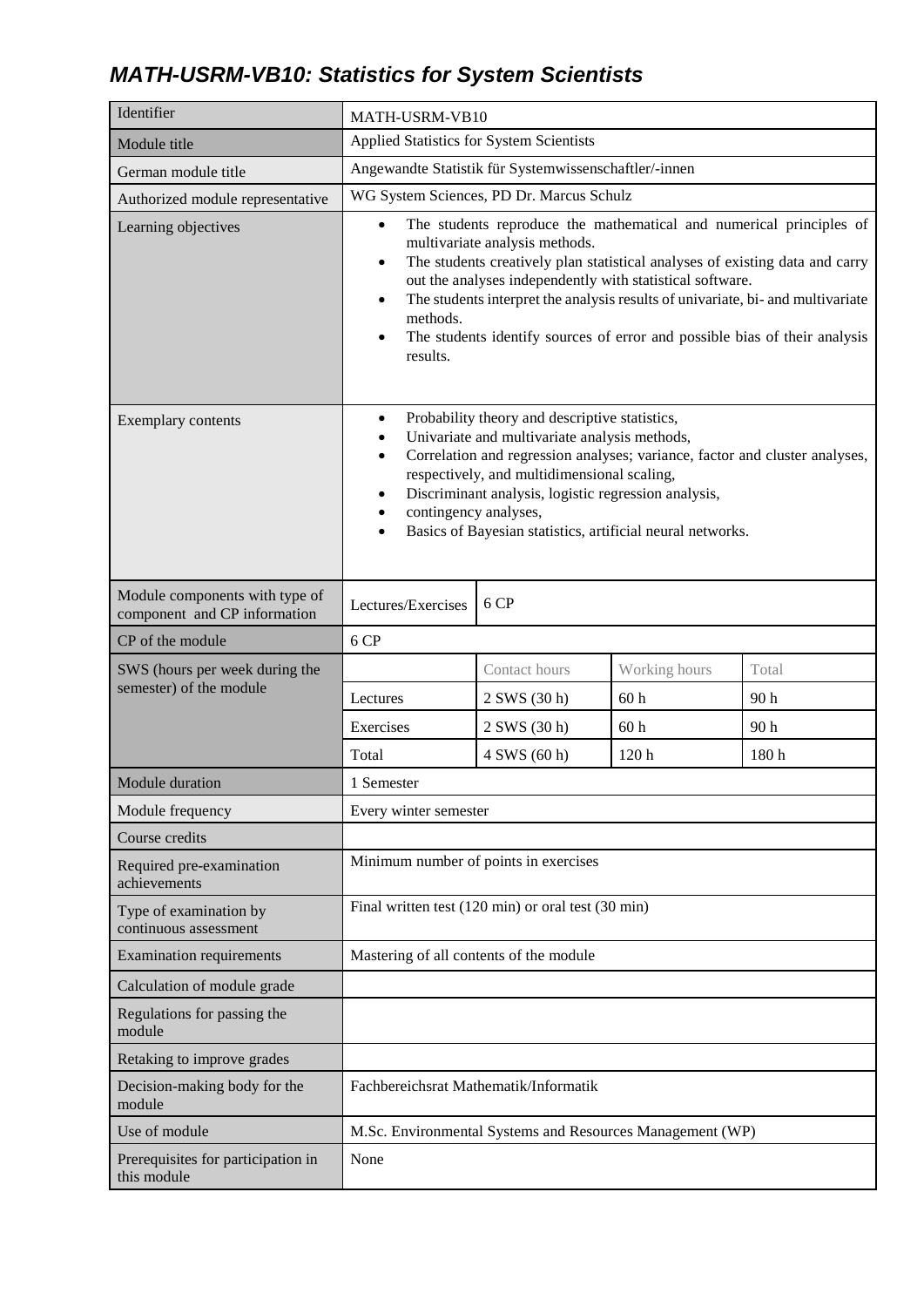# *MATH-USW-W01: Geographic Information Systems (B.Sc.)*

| Identifier                                                     | MATH-USW-W01                                                                                                                                                                                                                                                                                                                                                                                             |                                                               |               |          |
|----------------------------------------------------------------|----------------------------------------------------------------------------------------------------------------------------------------------------------------------------------------------------------------------------------------------------------------------------------------------------------------------------------------------------------------------------------------------------------|---------------------------------------------------------------|---------------|----------|
| Module title                                                   | <b>Geographic Information Systems (M.Sc.)</b>                                                                                                                                                                                                                                                                                                                                                            |                                                               |               |          |
| German module title                                            | Geographische Informationssysteme (M.Sc.)                                                                                                                                                                                                                                                                                                                                                                |                                                               |               |          |
| Authorized module representative                               | Dr. Jürgen Berlekamp (AG Systems Science)                                                                                                                                                                                                                                                                                                                                                                |                                                               |               |          |
| Learning objectives                                            | • Knowledge of basic structures and methods of geographic information systems<br>· Implementation of concepts and methods for system-scientific relevant<br>questions on selected examples<br>• Social skills: ability to cooperate, consulting skills<br>• Self-competence: Time management, creativity, precision<br>• Methodological skills: Learning strategies, research skills, project management |                                                               |               |          |
| Exemplary contents                                             | • Coordinate systems and projections<br>• Specific data structures of spatial data<br>· Methods for acquisition, storage, processing, analysis and presentation of<br>geodata<br>• Basic functionalities for editing vector and raster data                                                                                                                                                              |                                                               |               |          |
| Module components with type of<br>component and CP information | lecture and<br>exercises<br>(block course)                                                                                                                                                                                                                                                                                                                                                               | Component 1: lectures (3 CP)<br>Component 2: exercises (3 CP) |               |          |
| CP of the module                                               | 6 CP                                                                                                                                                                                                                                                                                                                                                                                                     |                                                               |               |          |
| SWS (hours per week during the<br>semester) of the module      |                                                                                                                                                                                                                                                                                                                                                                                                          | Contact hours                                                 | Working hours | Total    |
|                                                                | Component 1                                                                                                                                                                                                                                                                                                                                                                                              | 2 SWS (30 Std.)                                               | 60 Std.       | 90 Std.  |
|                                                                | Component 2                                                                                                                                                                                                                                                                                                                                                                                              | 2 SWS (30 Std.)                                               | 60 Std.       | 90 Std.  |
|                                                                | Total                                                                                                                                                                                                                                                                                                                                                                                                    | 4 SWS (60 Std.)                                               | 120 Std.      | 180 Std. |
| Module duration                                                | 1 Semester                                                                                                                                                                                                                                                                                                                                                                                               |                                                               |               |          |
| Module frequency                                               | Usually every summer semester                                                                                                                                                                                                                                                                                                                                                                            |                                                               |               |          |
| Course credits                                                 |                                                                                                                                                                                                                                                                                                                                                                                                          |                                                               |               |          |
| Required pre-examination<br>achievements                       | Participation in the exercises of the block course                                                                                                                                                                                                                                                                                                                                                       |                                                               |               |          |
| Type of examination by continuous<br>assessment                | Examination (90-120 min) or oral examination (usually 30 min) and written<br>homework (protocols of the exercises incl. answering of exercise questions); if<br>necessary further (project work)                                                                                                                                                                                                         |                                                               |               |          |
| <b>Examination requirements</b>                                | Mastering of all contents of the module                                                                                                                                                                                                                                                                                                                                                                  |                                                               |               |          |
| Calculation of module grade                                    | Weighting: written or oral exam $(60\%)$ and term paper $(40\%)$                                                                                                                                                                                                                                                                                                                                         |                                                               |               |          |
| Regulations for passing the module                             | Both partial examinations must be passed                                                                                                                                                                                                                                                                                                                                                                 |                                                               |               |          |
| Retaking to improve grades                                     |                                                                                                                                                                                                                                                                                                                                                                                                          |                                                               |               |          |
| Decision-making body for the<br>module                         | School Executive Board Mathematics/Informatics                                                                                                                                                                                                                                                                                                                                                           |                                                               |               |          |
| Use of module                                                  | B.Sc. Environmental Systems Science (WP)<br>2-FB Environmental Systems Science (WP)                                                                                                                                                                                                                                                                                                                      |                                                               |               |          |
| Prerequisites for participation in<br>this module              | none                                                                                                                                                                                                                                                                                                                                                                                                     |                                                               |               |          |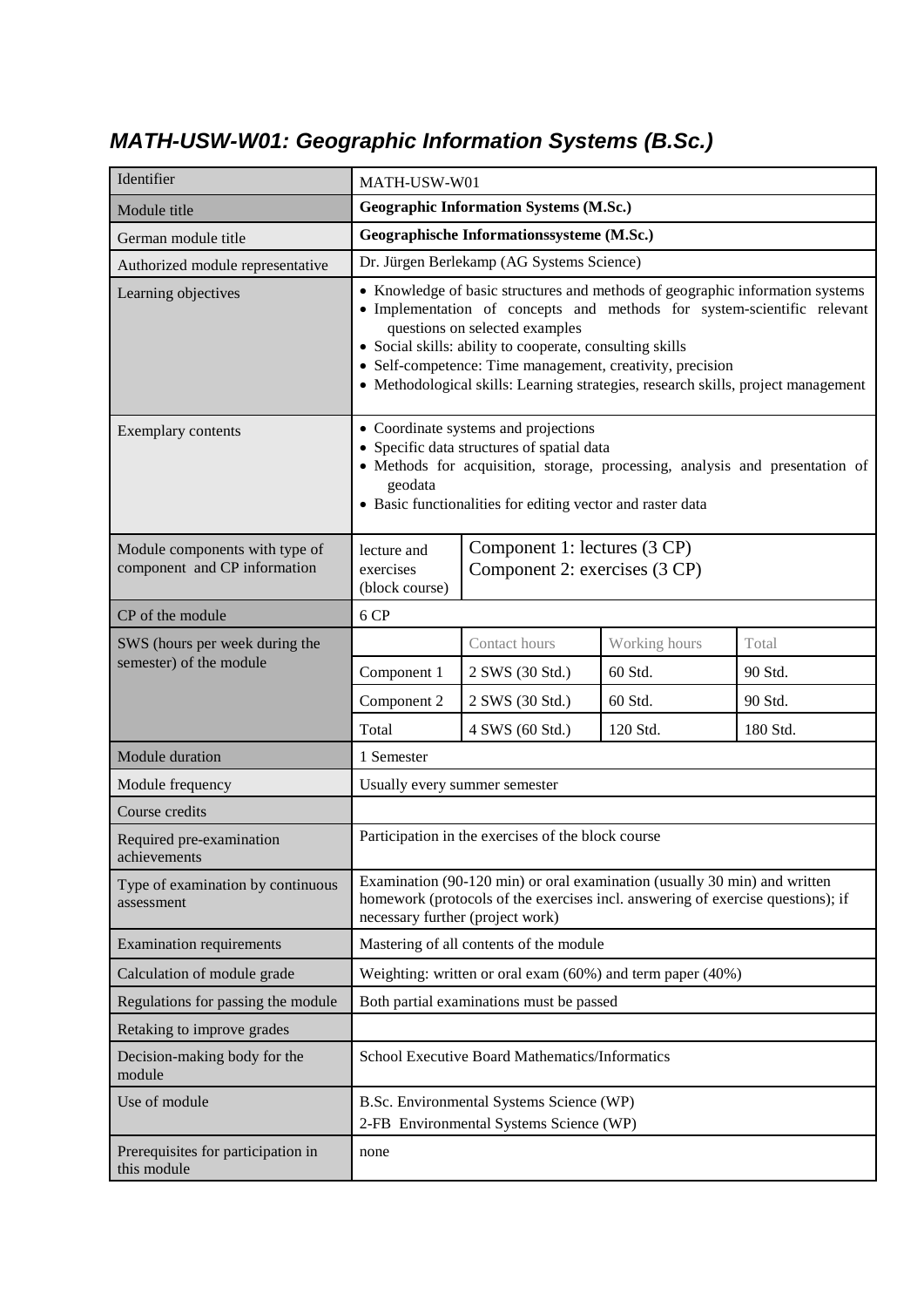#### *MATH-USW-W05: Population and individual based modelling (B.Sc.)*

| Identifier                                                     | MATH-USW-W05                                                                                                                                                                                                                                                                                                                                                                 |                                                   |               |          |
|----------------------------------------------------------------|------------------------------------------------------------------------------------------------------------------------------------------------------------------------------------------------------------------------------------------------------------------------------------------------------------------------------------------------------------------------------|---------------------------------------------------|---------------|----------|
| Module title                                                   |                                                                                                                                                                                                                                                                                                                                                                              | Population and individual based modelling (B.Sc.) |               |          |
| German module title                                            | Populations- und individuenbasierte Modellierung (B.Sc.)                                                                                                                                                                                                                                                                                                                     |                                                   |               |          |
| Authorized module representative                               | Systems Science Group (Prof. Andreas Huth)                                                                                                                                                                                                                                                                                                                                   |                                                   |               |          |
| Learning objectives                                            | knowledge and understanding of selected modelling approaches in ecology<br>implementation of a modelling approach for a given ecological research<br>$\bullet$<br>question<br>interpretation and discussion of model results<br>$\bullet$                                                                                                                                    |                                                   |               |          |
| Exemplary contents                                             | dynamic population models, individual based models, meta populations<br>$\bullet$<br>food webs, competition between species, stability of food webs<br>modelling of vegetation and forest ecosystems<br>٠<br>stochastic models, extinction of populations<br>٠<br>modelling biodiversity, island theory, neutral models (Hubbell)<br>remote sensing and ecological modelling |                                                   |               |          |
| Module components with type of<br>component and CP information | $VL + U$                                                                                                                                                                                                                                                                                                                                                                     | 6 CP                                              |               |          |
| CP of the module                                               | 6 CP                                                                                                                                                                                                                                                                                                                                                                         |                                                   |               |          |
| SWS (hours per week during the<br>semester) of the module      |                                                                                                                                                                                                                                                                                                                                                                              | Contact hours                                     | Working hours | Total    |
|                                                                | VL                                                                                                                                                                                                                                                                                                                                                                           | 2 SWS (30 Std.)                                   | 60 Std.       | 90 Std.  |
|                                                                | Ü                                                                                                                                                                                                                                                                                                                                                                            | 2 SWS (30 Std.)                                   | 60 Std.       | 90 Std.  |
|                                                                | Total                                                                                                                                                                                                                                                                                                                                                                        | 4 SWS (60 Std.)                                   | 120 Std.      | 180 Std. |
| Module duration                                                | 1 Semester                                                                                                                                                                                                                                                                                                                                                                   |                                                   |               |          |
| Module frequency                                               | each                                                                                                                                                                                                                                                                                                                                                                         |                                                   |               |          |
| Course credits                                                 |                                                                                                                                                                                                                                                                                                                                                                              |                                                   |               |          |
| Required pre-examination<br>achievements                       | successful working on a project                                                                                                                                                                                                                                                                                                                                              |                                                   |               |          |
| Type of examination by continuous<br>assessment                | presentation with written draft or oral examination                                                                                                                                                                                                                                                                                                                          |                                                   |               |          |
| <b>Examination requirements</b>                                | mastering of all contents of the module                                                                                                                                                                                                                                                                                                                                      |                                                   |               |          |
| Calculation of module grade                                    |                                                                                                                                                                                                                                                                                                                                                                              |                                                   |               |          |
| Regulations for passing the module                             | successful participation at the module                                                                                                                                                                                                                                                                                                                                       |                                                   |               |          |
| Retaking to improve grades                                     | will be decided by the examination committee                                                                                                                                                                                                                                                                                                                                 |                                                   |               |          |
| Decision-making body for the<br>module                         | Fachbereichsrat Mathematik/Informatik                                                                                                                                                                                                                                                                                                                                        |                                                   |               |          |
| Use of module                                                  | see overview on module description for degree course                                                                                                                                                                                                                                                                                                                         |                                                   |               |          |
| Prerequisites for participation in<br>this module              | see examination regulations                                                                                                                                                                                                                                                                                                                                                  |                                                   |               |          |